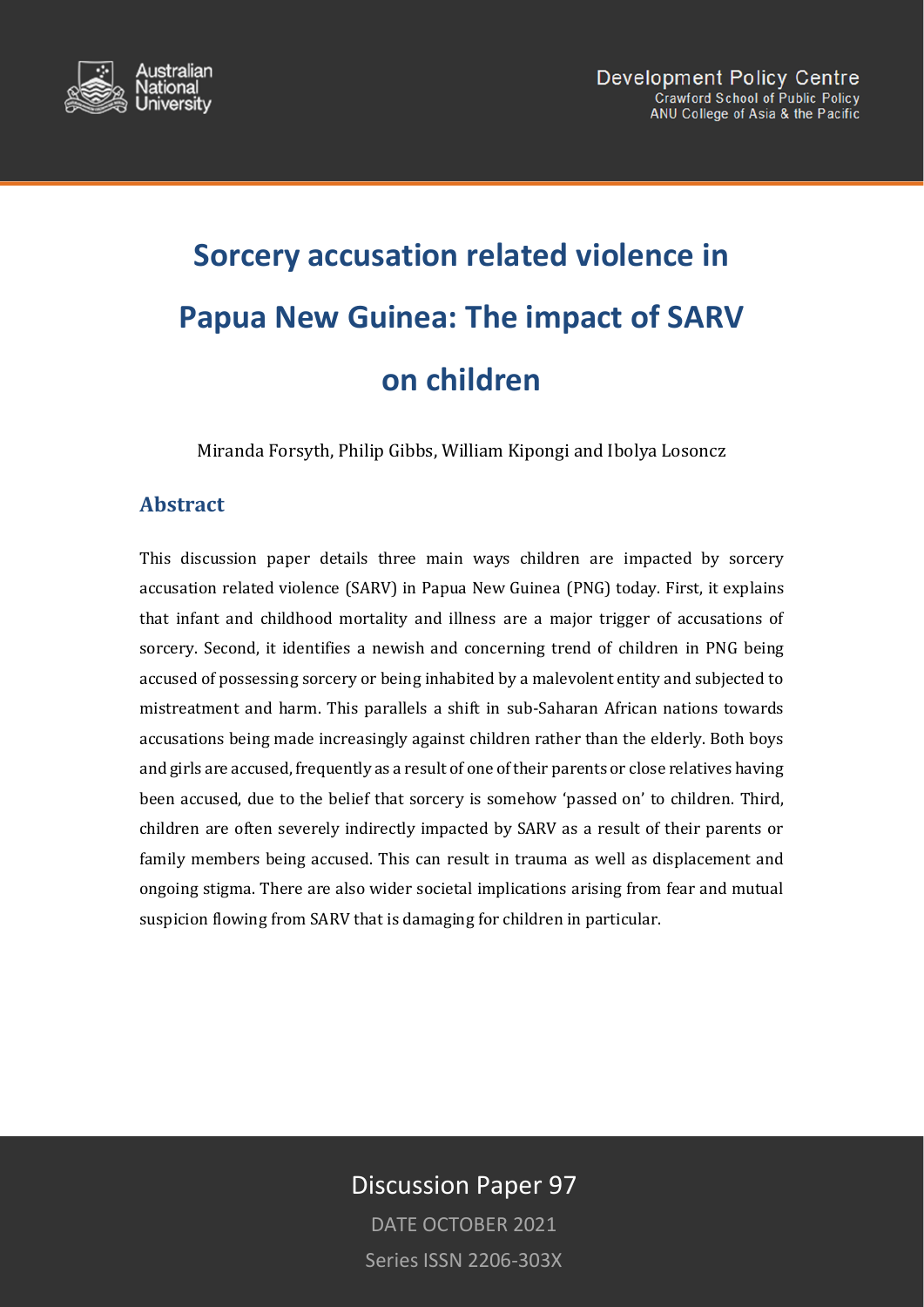# **Sorcery accusation related violence in Papua New Guinea: The impact of SARV on children**

#### Miranda Forsyth

Dr Miranda Forsyth is an Associate Professor at the School of Regulation and Global Governance (RegNet), The Australian National University.

Professor Philip Gibbs is President of the Divine Word University, Papua New Guinea.

William Kipongi is a Researcher at the Papua New Guinea National Research Institute.

Dr Ibolya Losoncz is a Fellow at the School of Regulation and Global Governance (RegNet), The Australian National University.

Forsyth, M., Gibbs, P., Kipongi, W. & Losoncz, I. 2021, 'Sorcery accusation related violence in Papua New Guinea: The impact of SARV on children', *Development Policy Centre Discussion Paper No. 97,* Crawford School of Public Policy, The Australian National University, Canberra.

The Development Policy Centre is a research unit at the Crawford School of Public Policy, The Australian National University. The discussion paper series is intended to facilitate academic and policy discussion. Use and dissemination of this discussion paper is encouraged; however, reproduced copies may not be used for commercial purposes.

This research is supported by the Australian Government in partnership with the Government of Papua New Guinea as part of the Pacific Women Shaping Pacific Development program.

The views expressed in discussion papers are those of the authors and should not be attributed to any organisation with which the authors might be affiliated.

For more information on the Development Policy Centre, visit **[devpolicy.crawford.anu.edu.au](https://devpolicy.crawford.anu.edu.au/)**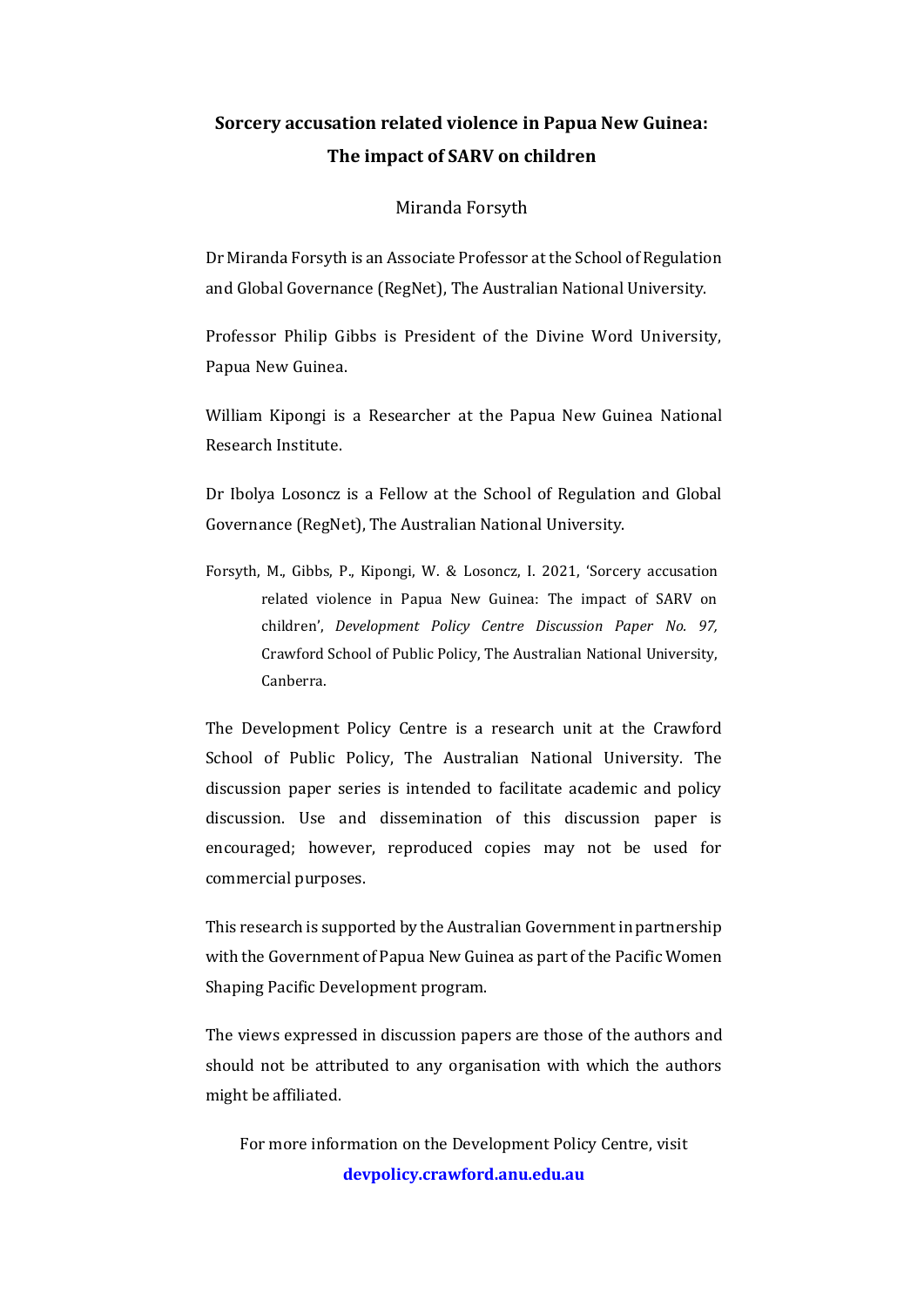# **Sorcery accusation related violence in Papua New Guinea: The impact of SARV on children**

# **1. Introduction**

Halfway through writing this paper, one of the authors received a message that a mother and her 12-year-old daughter had just been freed from captivity in the province of Enga, after having been locked up for 22 days following an accusation of sorcery (see Case Study 1). While the length of her confinement was unusual, it is common in Papua New Guinea (PNG) today for children to be impacted by sorcery accusations made either against them directly or against their parents. The intent of this paper is to identify the impact of sorcery accusation related violence (SARV) on children as multidimensional in effect, and as a problem of grave concern requiring immediate attention. It forms part of the findings of a multi-year study into SARV that has explored a range of other dimensions to the problem as detailed in Section 2. This paper outlines and discusses three main ways children are impacted by SARV in PNG.

First, misfortunes that personally affect children — usually significant ones such as death and sickness, but also less serious ones, such as failure to get into high school — are triggers for accusations of sorcery to be made, both by children themselves and, more commonly, their families. In this way, we can think of children as being framed as victims of sorcery. Second, children who are directly accused of using or possessing sorcery or of being inhabited by a malevolent entity. As a result, they are subjected to mistreatment and harm ranging from stigmatisation and taunting to torture and murder. Third, children are secondary victims of accusations made against their parents or family, resulting in associated danger of injury, dislocation and ongoing insecurity. A range of more indirect secondary victimisation effects also impacts children, such as the trauma of witnessing public tortures of those accused of using sorcery, particularly when those tortured are close or known to them. Accusations are generally made within families or against near neighbours, eroding families and communities. Children therefore grow up in a fractured environment which is damaging. The term 'child' is used in this paper to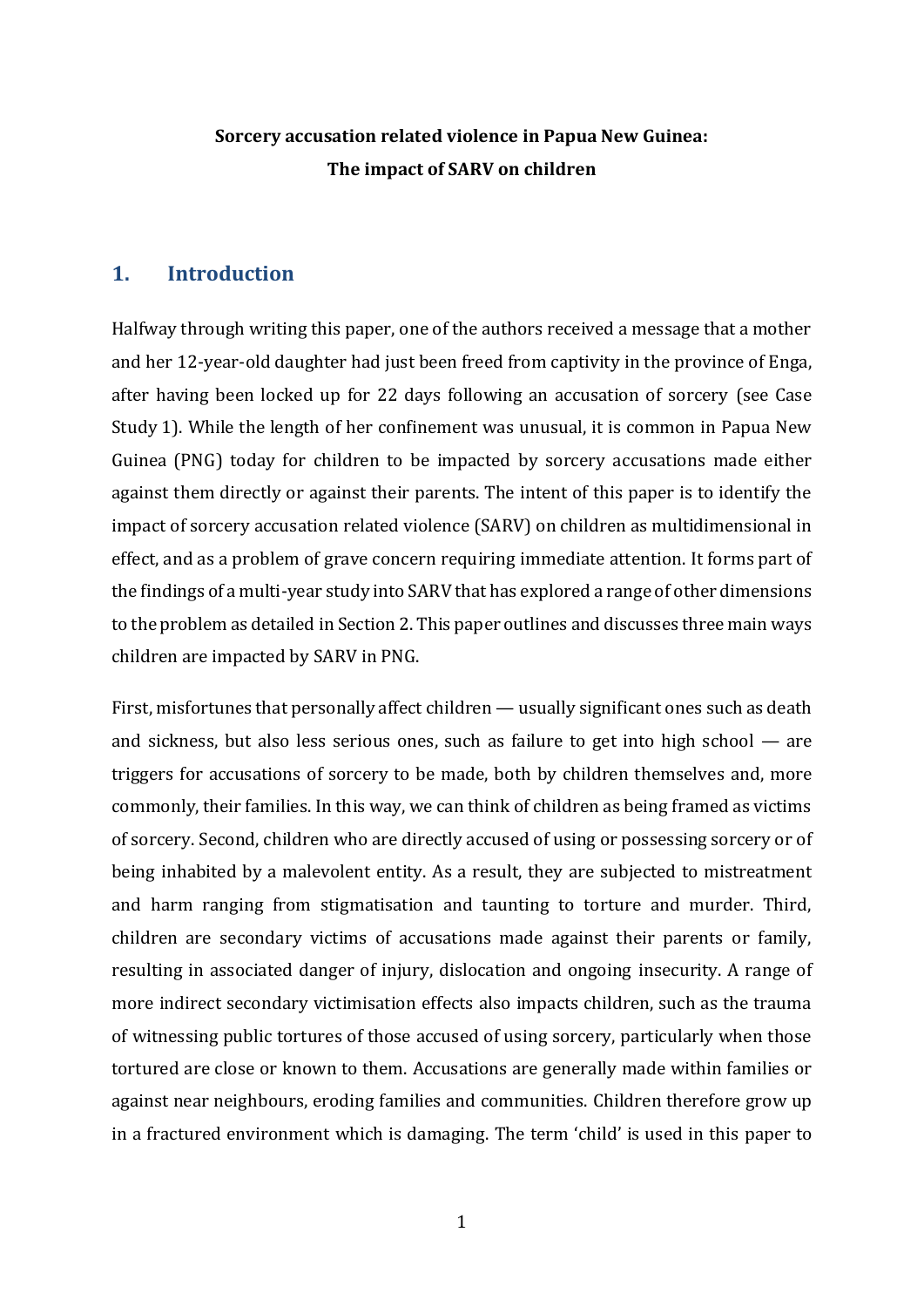refer to the age category from infants to 18, but there are places where we distinguish in our data between child (0–10) and youth (11–18).

The project utilised a convergent Mixed Methods Research design, combined with a collaborative team approach that draws on both qualitative and quantitative sources at national and subnational levels. This is described in the next section.

Our major findings are threefold:

- 1. Infant and childhood mortality and illness are a major trigger of accusations of sorcery against children. In our database we found infant and childhood deaths were a key trigger of an accusation in almost 17% of cases, and this number is likely to significantly under-represent the situation, due to our data collection limitations (see Section 3).
- 2. Children are today being accused of being sorcerers in PNG. This appears to be a new trend, although we cannot be certain as the baseline data on accusations is not comprehensive. In our newspaper database that covers reported incidents since 1996, children start to appear as primary and secondary victims of SARV from around 2005 but the newspaper coverage is far from complete (see Forsyth et al. 2021). Both boys and girls are being accused, frequently as a result of one of their parents or close relatives having been accused, due to the belief that sorcery is somehow 'passed on' to children. As such, we can characterise SARV as an intergenerational problem, with the stigma associated with accusations passed down through family lines in ways that condemn children to a lifetime of shame (see Section 4).
- 3. Children form a large class of secondary victims as a result of SARV. As many as 30% of the violent incident cases we documented reported an impact on children in the family of the accused victim or in the community. The impact of SARV on children's experiences of school —including being displaced and left out of school, being stigmatised and doing poorly at school — was a frequent theme in interviews (see Section 5).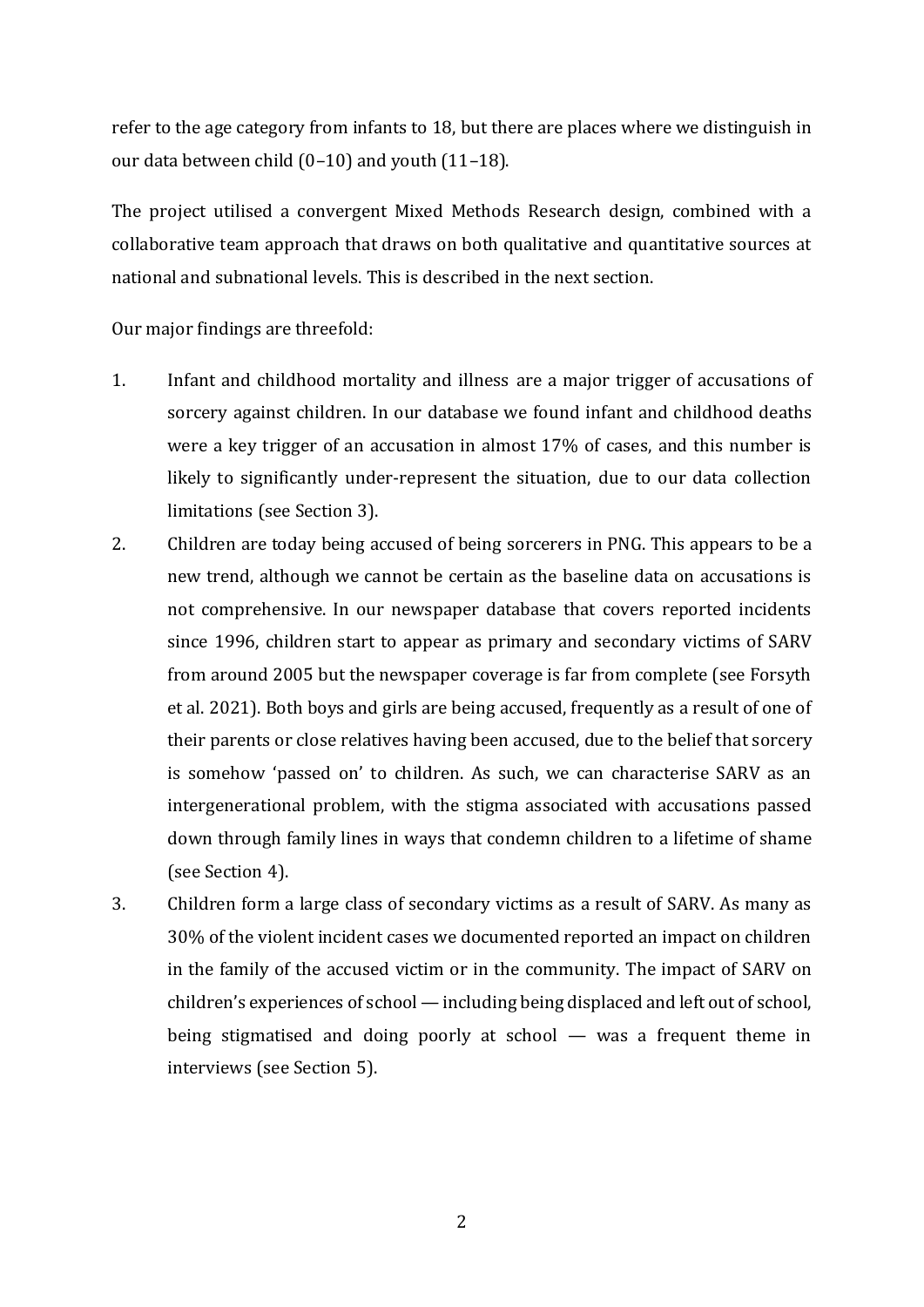### **CASE STUDY 1**

### **ACCUSATION AGAINST A 12 YEAR OLD IN ENGA**

A mother and daughter (12 years old) were accused of sorcery in Enga in May 2021. According to the activist who took care of them after they were rescued, the accusation was motivated by a previous land dispute in the community. There was a tribal fight some years ago in the village where the woman lived with her husband and daughter, and many villagers had vacated the land and village. The husband of the accused had also left, together with other menfolk, out of fear of being killed. There was a pastor in the village, who was a relative of the accused's husband. According to the accused, the pastor wanted to claim her husband's land and had always been looking for ways to chase off the accused living on that land, particularly now that her husband was living in Port Moresby.

Several times the pastor told the neighbouring communities and Christians that, 'the little girl (accused) is not normal in her behaviour'. He claimed that she had some kind of spirits controlling her. Occasionally the pastor chased the little girl away when she was with other kids playing in the church yard. The mother was a good woman with a reputable character, meaning it would be hard to get support for accusing her directly. In order to attack the mother, the pastor accused the child as her proxy.

The activist also noted that the child seemed to have some hormonal disorder, and therefore sometimes she behaved strangely. She looks at people very 'strongly'. In addition, they noted she is the only child in the family, so gets away with doing things the way she likes. Her behaviour is quite outgoing when she is with other kids and she has the tendency to talk loudly, unlike other kids. On the basis of these traits, the pastor started claiming that she had an evil spirit in her. What the pastor said spread around the community while her mother was unaware. Then a young boy died in that community and the little girl was accused of having an evil spirit that had caused the death.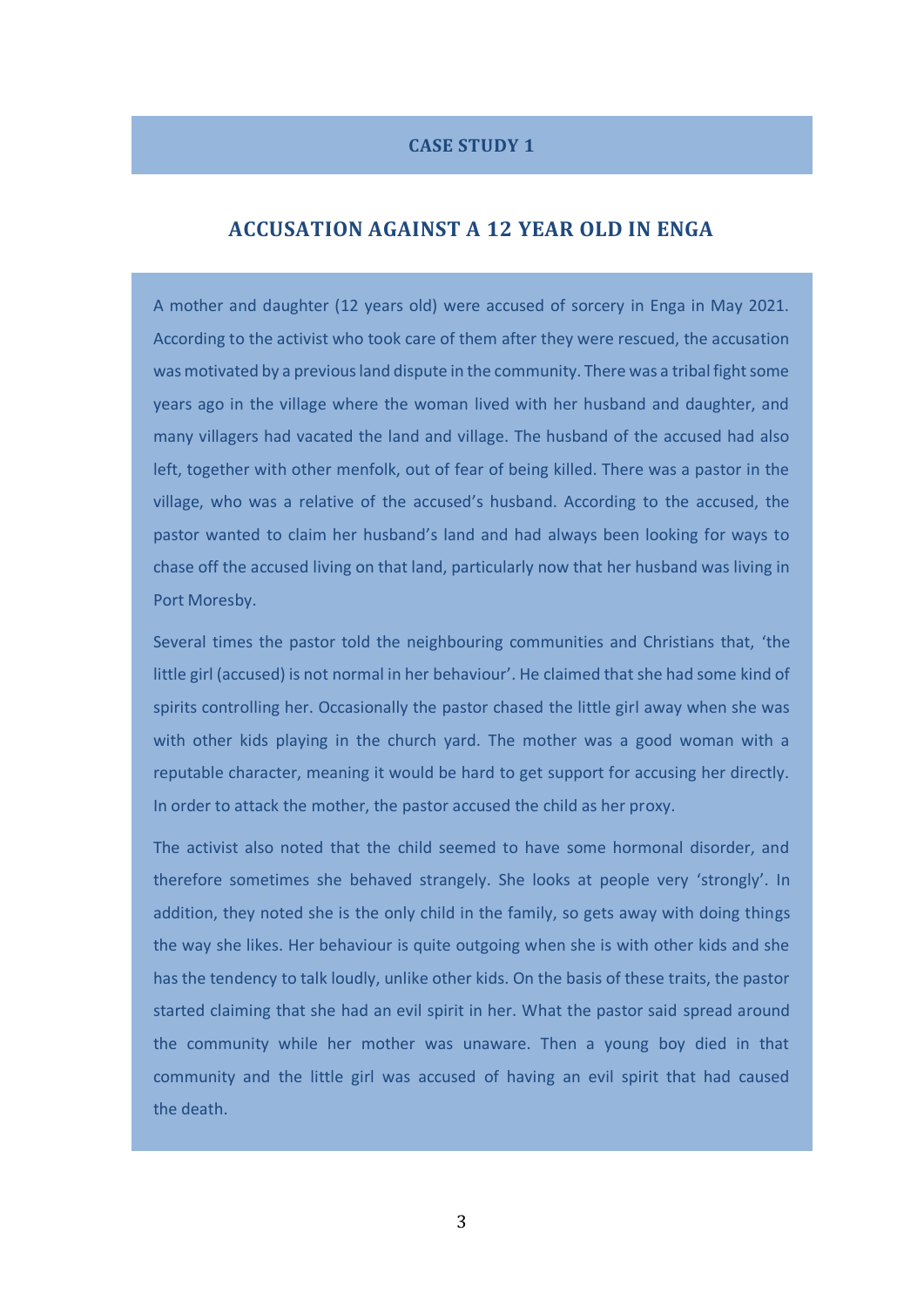# **2. Background to study and methods**

The findings in this paper are based on a research partnership between academics at the Australian National University (ANU), Divine Word University and the National Research Institute in PNG.<sup>1</sup> The study was designed to inform the PNG Sorcery Accusation Related Violence National Action Plan (SARV NAP).<sup>2</sup> The main research questions addressed by the study are:

- 1. Who is being accused of sorcery, where, why, how often, by whom, and how does this change over time (and why)?
- 2. Why do accusations lead to violence at times and not at others?
- 3. What regulatory levers exist to overcome SARV, and what is the context or conditions necessary for them to work effectively?
- 4. How is the SARV NAP working as a coalition for change network? What are its impacts, failures and challenges?

This paper addresses the first of the questions, although it goes beyond merely considering children as victims of direct accusation to explore the other dimensions of their involvement.

The project utilised a convergent Mixed Methods Research design, combined with a collaborative team approach that draws on both qualitative and quantitative sources at national and subnational levels. There are four main sources of data. The first is a database of articles from two national newspapers — *The National* and the *Post-Courier* — and National Court cases reported on the Pacific Islands Legal Information Institute (PACLII) database<sup>3</sup> over more than a 20-year period (1996–2020). It was supplemented by searches of other media through the online FACTIVA database.

<sup>1</sup> This research is supported by the Australian Government in partnership with the Government of Papua New Guinea as part of the Pacific Women Shaping Pacific Development program.

<sup>2</sup> For more on the Sorcery National Action Plan, see [http://www.stopsorceryviolence.org/the-sorcery](http://www.stopsorceryviolence.org/the-sorcery-national-action-plan/)[national-action-plan/.](http://www.stopsorceryviolence.org/the-sorcery-national-action-plan/) 

<sup>3</sup> Se[e http://www.paclii.org/countries/pg.html.](http://www.paclii.org/countries/pg.html)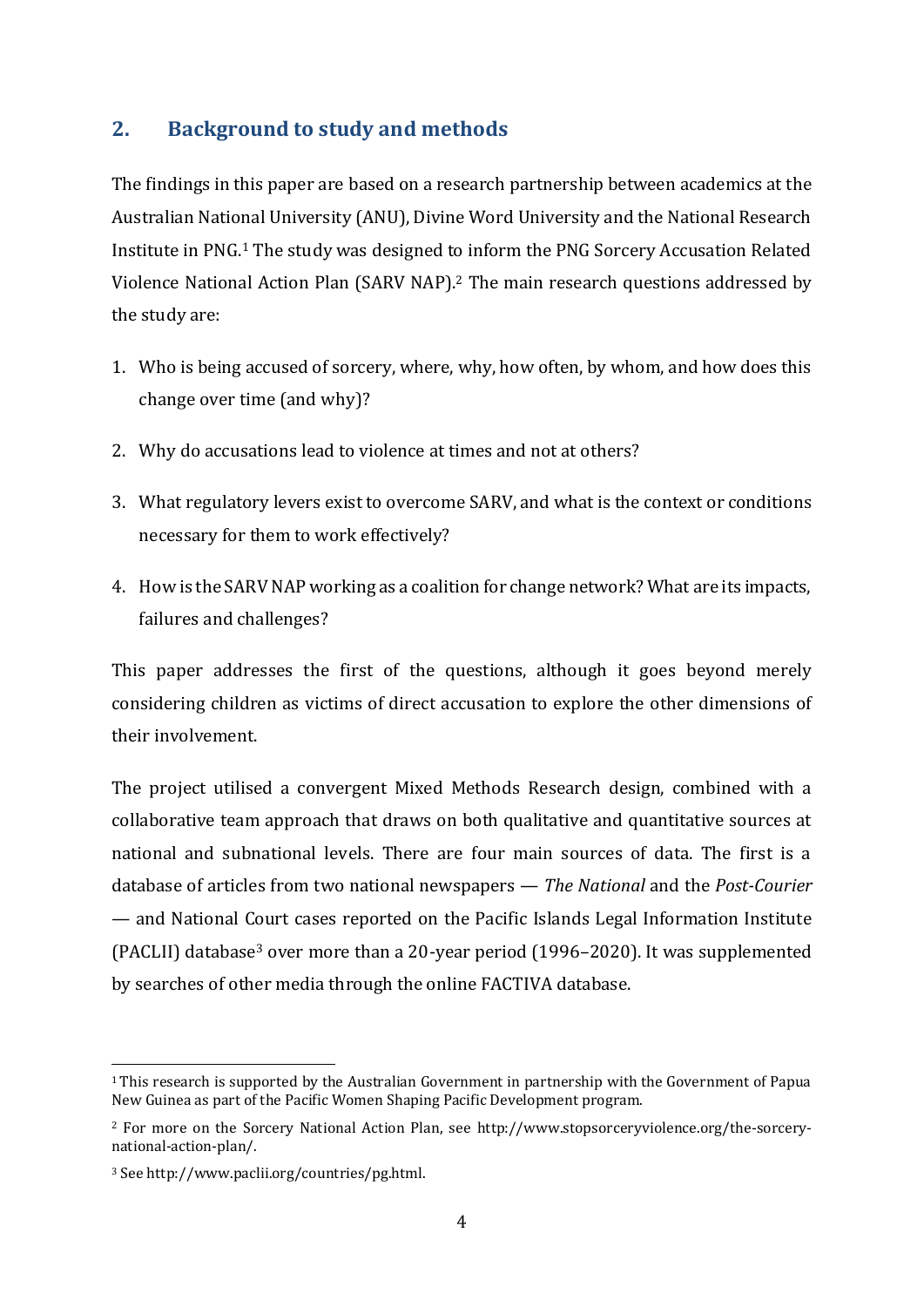The second source is the creation of a new database of incidents of SARV in a number of hotspot provinces from 2016 for four years (initially Enga, Bougainville and Port Moresby and then Jiwaka was added). The database is built on the basis of forms completed by a network of local data gatherers who documented accusations that lead to violence and those that do not lead to violence. The forms are detailed and are designed to capture information on the victims, perpetrators and the state and non-state interventions and responses to the incident. This dataset is analysed using SPSS software. In total we documented 1,039 accusation incidents involving 1,553 accused persons of sorcery in the past four years in four provinces (Bougainville, Enga, Jiwaka and National Capital District [NCD]) (see Forsyth et al. 2021).

The third dataset is a series of 291 semi-structured interviews conducted with a broad range of key stakeholders, including those in the justice sector, community leaders, survivors, faith leaders and leaders of community-based organisations.

The final source of data is participant observation by the research team members of a wide range of training programs carried out by the PNG state and donor organisations with Village Court magistrates and police officers throughout PNG. The integration of the two quantitative datasets with the qualitative data is described in Losoncz et al. (2020).

# **3. The framing of children as victims of sorcery**

One of the key findings of our research is the high degree to which illness and death affecting children acts as a trigger for accusations of sorcery. One of the main roles played by sorcery narratives is as an explanation for misfortune. In PNG it is common for both causes and remedies of illness to be located at a supernatural level as well as in the physical world, meaning that curing illness may involve recognition of and taking action against evil spirits and those who are believed to control them. In such a worldview, the ill person is understood to be a victim and the object of aggression or punishment inflicted by an agent who may be human, such as a witch or sorcerer (Foster 1976). As one police officer we interviewed said: 'If a child is sick and you passed by, then I'll be coming after you.'

As an example of this occurring in practice, a nurse described what he witnessed at a hospital: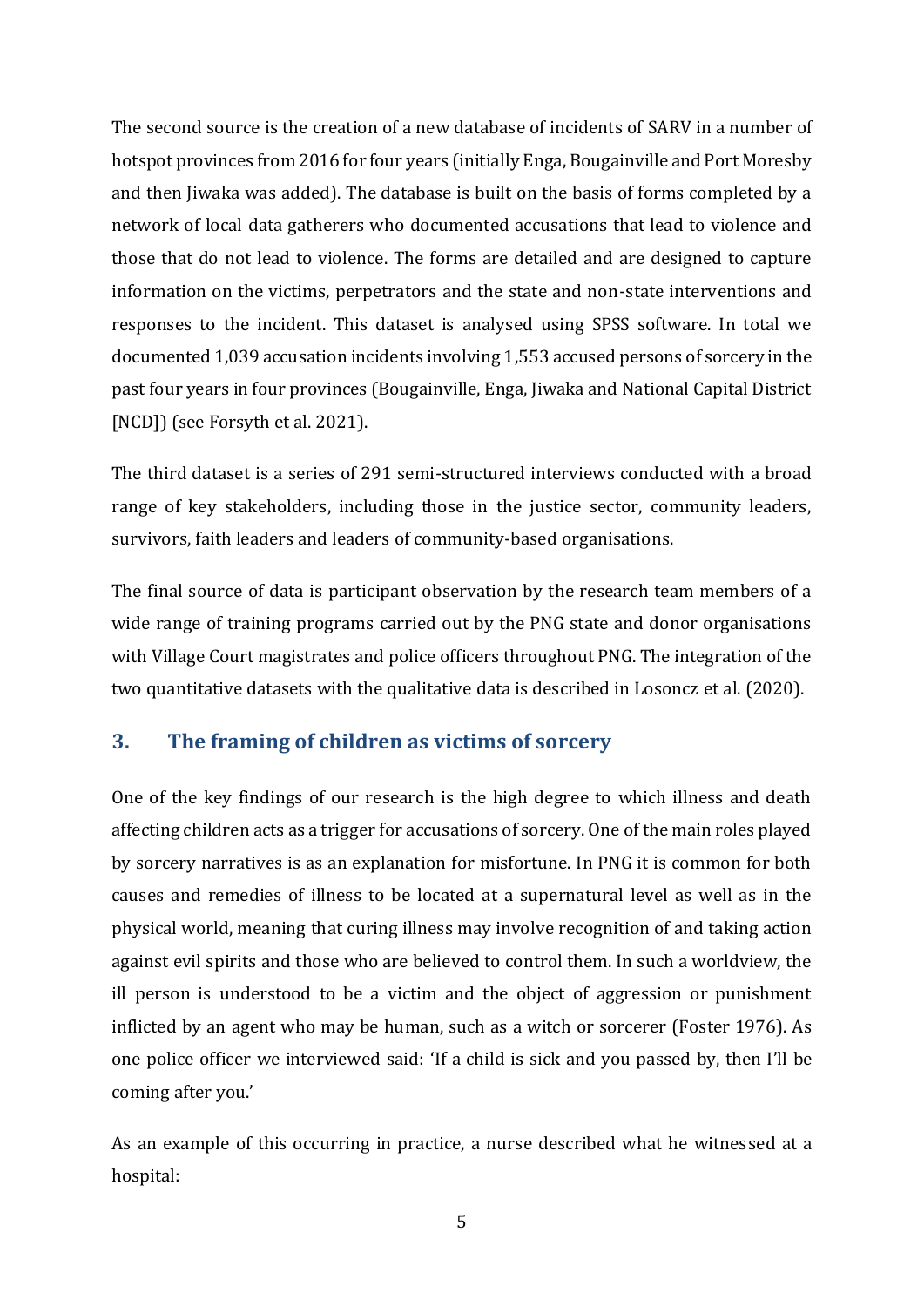One night a child died at the same ward [as an old woman who was in hospital after being accused of sorcery and attacked]. All patients and guardians of the other patients mobilised and grabbed the old woman and took her outside to the ablution block. She had a young girl [with her] who was also her guardian. That old woman was previously tortured too so she was helpless. That was around 4 or 5 am … They started questioning her of where she put the heart of the child. They opened tinned fish, noodles and gave [them] to her: 'You will eat these, put back the heart'. That's what they said to the accused … I was on duty so when I saw what had happened, I called the police. Police came around 6 am but she was assaulted and tortured again with knives and pieces of iron metals and sticks, touching her previous wounds.

There are multiple levels of trauma raised by this incident, including the distress of the young girl who was the old woman's guardian at being helpless to prevent her relative from being seized and tortured.

In terms of trying to quantify the significance of childhood illness and mortality in triggering accusations, we know from our data that the death of a person was the highest trigger incident type (50%), followed by illness (37%). We wanted to find out to what extent infant and children's illness and deaths in particular triggered an accusation, but we had not asked that question specifically in our questionnaire. As a proxy indicator, we looked in our data for the specific details that record what an accused victim is accused of having done. Out of 973 valid responses, 164 mention the accusation related specifically to causing the death or sickness or accident of a baby or child (defined as from birth up to 18 years). The way in which answers are worded ('a young boy/girl', for example) make specific identification of the age of children difficult, but the vast majority of these answers do refer to babies and younger children.

The above data means that in almost 17% of cases we definitely know that infant and childhood mortality was a key trigger of an accusation. It is likely to be a much higher percentage as the proxy question was not always answered, or was not responded to in sufficient detail to allow us to identify the age of the person said to have died or been made sick through sorcery.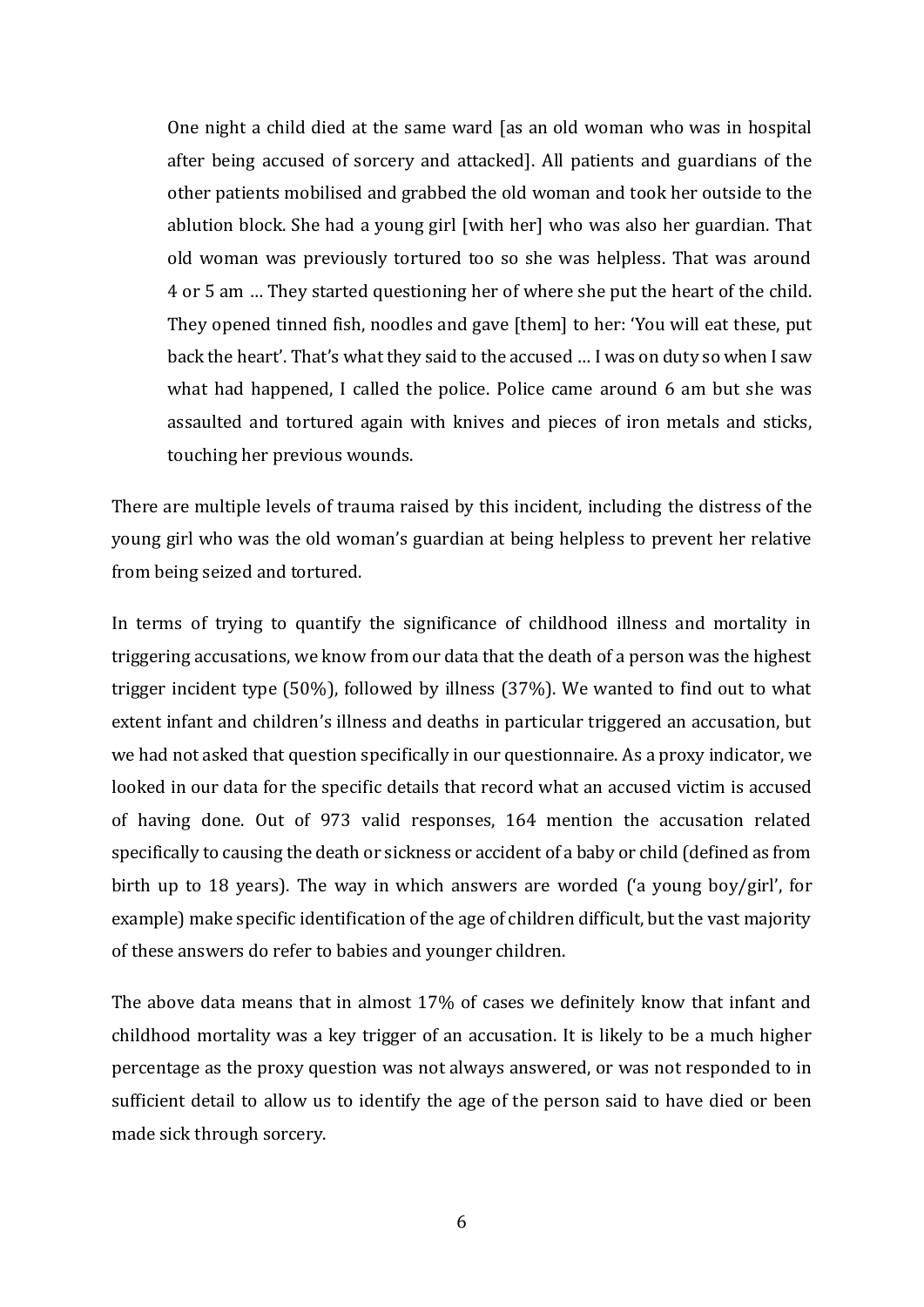Accused victims are said to use various mechanisms to cause children to become sick and die. Most commonly they are accused of having given the child something to eat that had sorcery in it, or to have touched or looked at them in a strange way, or to have cursed them, or to have put something on the ground over which they usually walk, or to have taken or eaten their heart. These accusations arise from a common form of causal reasoning that seeks to trace back to something that happened to the sick child in the immediate time period before the sickness manifested.

Tragically, what we often see is that it is pro-social behaviour — giving children a treat to eat, or playing with a relative's baby, or assisting with childbirth — that gives rise later to suspicions and accusations of sorcery. For example, in one case the accused woman is said to have taken her sister-in-law's baby and given it a kiss three times at a public market; after that, she was treated with suspicion when the baby got sick. We hypothesise that over time such accusations risk leading to a more cautious society that can negatively impact healthy adult interactions with children, even to the extent of making people less willing to give assistance with maternal health.

In some cases there is a more indirect connection alleged between the misfortune and the sorcery — for instance, the accused is said to have caused a dog to bite a child, or a bee to sting them. *The National* newspaper reported a case in Southern Highlands Province where a dog attacked a child; the child died and 17 women were accused of using sorcery (The National 2020). In another case, a child accidentally hanged himself with his mother's shirt in the process of trying to make a seesaw. Another young boy was accused of performing sorcery on him because when he arrived at the funeral, the corpse was said to have opened its eyes (the customary belief is that this means the young boy was the sorcerer). Another accusation related to creating a boil to appear on a small boy's leg.

In cases we documented that involve young girls, there are indications of a sexual dimension to the event — reference to male sorcerers being in strange places near the girls' houses, stealing sanitary napkins, stealing their clothes, and rubbing their panties with magical substances.

In some cases it is the mother, father or grandmother who is accused of having used sorcery against their own child or grandchild. For instance, a Village Court magistrate in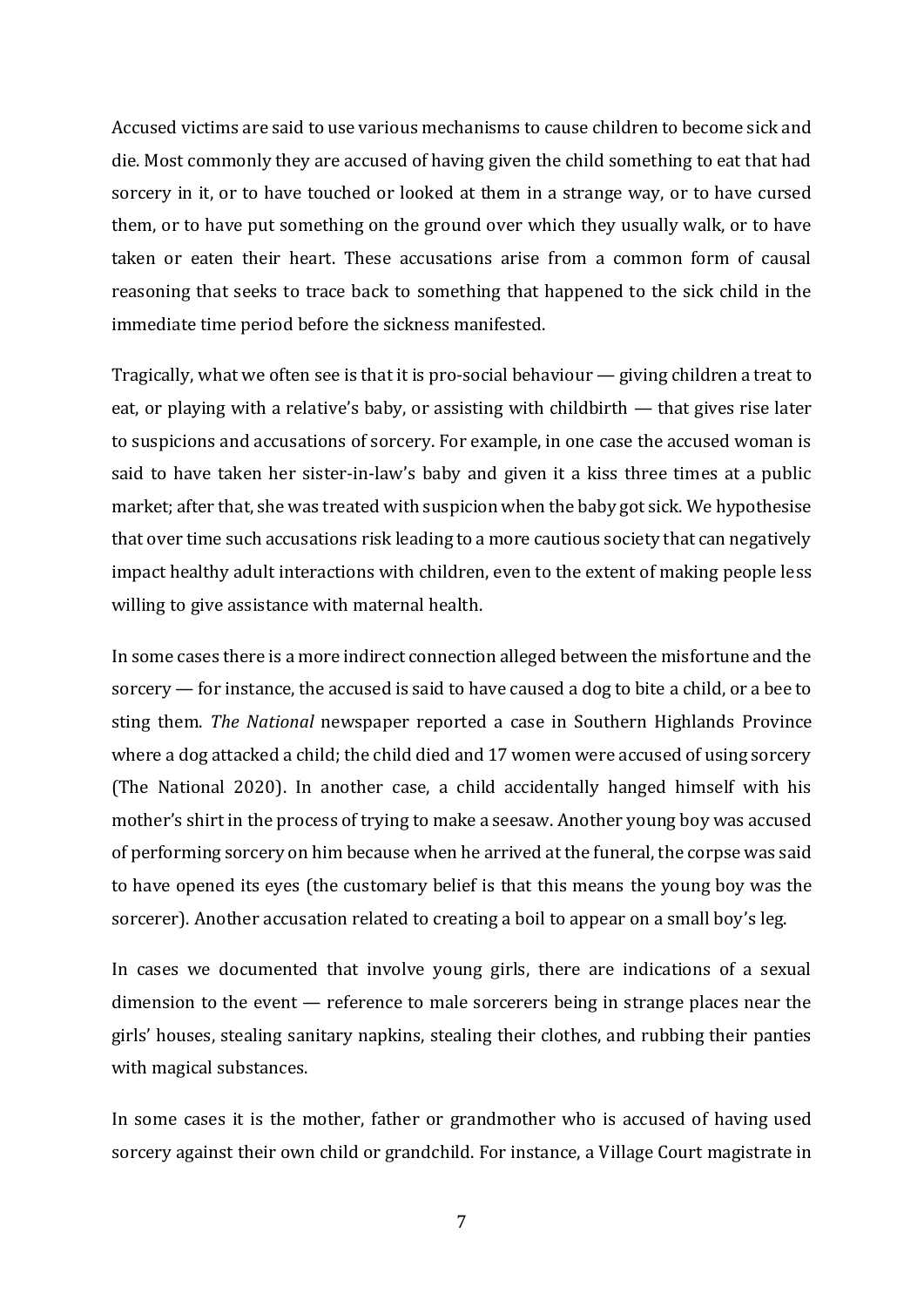Kundiawa recounted a case where a child had died and the father blamed the mother and beat her up and burnt her, with the mother sustaining severe injuries. The woman lodged a complaint with the police, and the husband also went to the police to ask for her to be arrested over the death of the child. The legal outcome, rather than tackling the troubling accusation, seems to have focused on dissolving their marriage.

Not only does invoking sorcery as a cause of childhood illness risk creating untold misery for the person accused, it also prevents children being given the medical treatment they require. Common childhood conditions that seem to be blamed on sorcery referred to in our research include a swollen belly, a sore mouth, a swollen leg, and conditions such as epilepsy. In one case, an interviewee told us about a child who had choked on sweet potato, leading to two women being accused of sorcery, with a demand to 'put the heart back'. He reflected: 'Of course, that did not happen. If they had taken the child quickly to the hospital, they might have saved the child but they took too long.'

## **3.1 Policy implications**

These findings suggest a number of important policy directions. The first is the importance of health professionals not invoking sorcery narratives in explaining disease. One of our interviewees stated:

The doctors at Mabisanda told the parents, 'the body of the little girl is still fresh and her blood is still circulating. The little girl is not dead, just that she could not talk and move. Otherwise she is still alive.' Doctors suggested that the cause might be a curse in the family or any related problems. The nurses suggested they take the baby home, and try to have family confession and see if the baby will recover. However, a few minutes later, she died at the hospital. The family members said that the child's death was related to *sanguma* [sorcery] so they were asked not to cry. All they planned to do was to identify the suspects who had been previously identified by the community as a *sanguma*. The immediate family believed that it was *sanguma* who took the baby's heart.

We note that although the interviewee referred to the medical officer as a 'doctor', it is common in PNG for health extension officers, medical students and even nurses to be referred to as 'doctor'.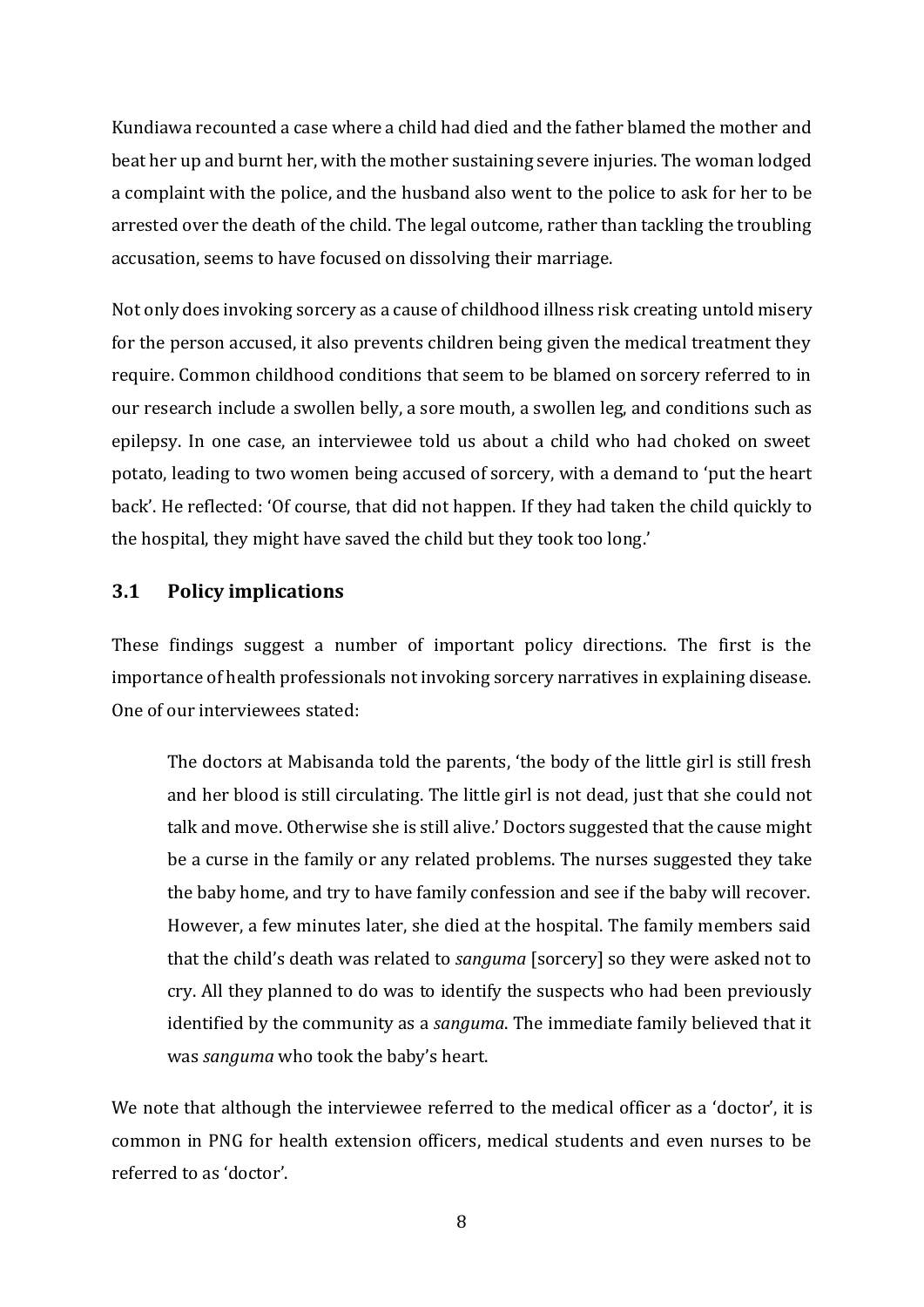The second important policy implication is the need for community leaders, health professionals and others to be aware of the danger of sorcery narratives surrounding childhood illness, and to work actively to prevent such narratives from being voiced, or to counter them quickly if they start to circulate. Anti-SARV public health education should be a part of the duties of all nurses and outpatient staff and chaplains on the wards as they go about their duties — promoting healthy behaviours and mindsets. This will require more than stating a biomedical explanation of what has occurred, especially when science-based medicine does not or cannot cure or explain certain illnesses. It also requires these professionals to engage in questions about 'why' the illness or death has occurred from a spiritual/religious dimension as well as the medical dimension, drawing upon the excellent work being done in developing such communication tools in Africa.<sup>4</sup>

# **4. Children accused of using or possessing sorcery: A concerning new trend**

Around the world there has been an increase in reports of children being accused of sorcery and witchcraft in recent decades, even in areas where witch accusations customarily targeted older adults (Priest et al 2020).<sup>5</sup> In Africa in particular, revised understandings of witchcraft have recently emerged that increasingly focus suspicions on children (Bussien et al. 2011; Cimpric 2010; Green 2005; Hanson & Ruggiero 2013; Priest et al. 2020; Secker 2012). This development has been observed in the Democratic Republic of the Congo, Angola, Benin, the Central African Republic, Gabon, Malawi, Nigeria, Sierra Leone, Tanzania, and in immigrant communities of Europe. Kinshasa, the

<sup>4</sup> See, for example, the Stop Child Witch Accusations coalition, which runs workshops such as *The Heart of the Matter* to help church leaders address the health issues underlying accusations of witchcraft in their communities: <https://www.bethanychildrenstrust.org.uk/scwa> and [https://www.stop-cwa.org/.](https://www.stop-cwa.org/)

<sup>5</sup> As Priest et al. (2020, p. 2, footnote 5), noted: 'Only rarely have anthropologists found traditional societies that regularly accused children of causing the misfortune of others through witchcraft … In discussions (May 3–26, 2017 Kinshasa) with elderly informants from different Congolese ethnic groups who were drawing on their memories of village childhoods from decades earlier, some denied that in their group (Luba, Ngombe) children were ever accused of witchcraft. Others reported, that while rare, children in their ethnic group (Bakongo, Kanioka, Kituba, Mongo, Songe, Tetela) were occasionally accused of witchcraft, usually under the logic that witchcraft had been transmitted to them from an older witch in their family. So while the idea that children could be witches is not completely unprecedented in the [Democratic Republic of the Congo], the current central focus in Kinshasa on children as prime suspects, is new.'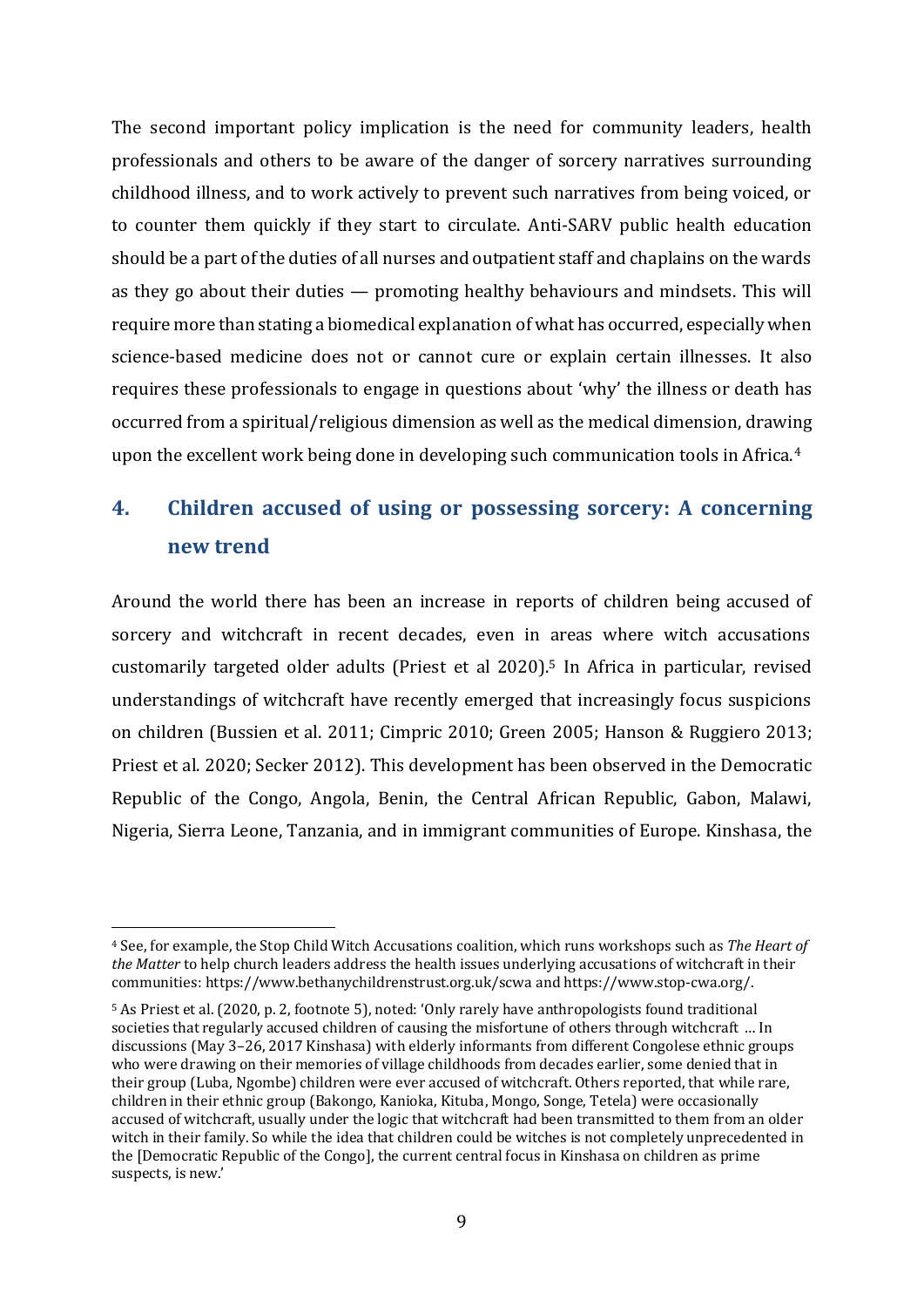capital of the Democratic Republic of the Congo, is an influential epicentre<sup>6</sup> of the new paradigm.

One significant factor driving such accusations in Africa is argued to be the Nollywood film industry (the Nigerian version of India's Bollywood), which produces hundreds of films a year and storylines that often include child witches, witchcraft accusations and confessions (Kunhiyop 2016). We have also seen in PNG how contagious narratives are dangerous vectors of SARV (Forsyth & Gibbs 2019).

Another significant factor leading to child accusations in Africa is the role played by contemporary Pentecostal evangelical influences, particularly charismatic pastors who claim to exorcise children (Priest et al. 2020). Churches have also played a significant factor in the United Kingdom in child witchcraft accusation cases among certain African diaspora communities, and has attracted significant attention in recent times (Bartholomew 2015).

In PNG, children are fortunately not one of the major groups accused of sorcery, but these accusations are increasingly occurring to children and youth. Our research suggests that children were not historically a class that were accused, and to that extent this suggests a worrying trajectory given the explosion of child witchcraft accusations that has occurred in many sub-Saharan African nations.

Direct accusation of children and youth of witchcraft are summarised in Table 1. Overall, 29 children aged between 1 and 10 years and 46 youth aged between 11 and 18 years were documented as having been accused of sorcery in the four provinces we worked in

<sup>6</sup> As summarised by Priest et al. (2020, p. 2, footnote 7): 'La Fontaine (2009, 121) reports that the Democratic Republic of the Congo was the 'earliest recorded site' of the recent epidemic of child witch accusations, with diasporas from the DRC carrying child-witch beliefs, accusations, and patterns of response with them to Europe and elsewhere. De Boeck (2009, 132-133) says the 'production of child witchcraft' spread from Kinshasa across 'Congo and indeed Africa and beyond' on an 'unprecedented scale'. He identifies Congolese diasporas in Africa and Europe as transmitting the 'production of child witchcraft' largely through their Pentecostal churches and networks. De Pereira (2011, 203-205) reports that Angola's explosion of child witch accusations emerged first among Bakongo immigrants from the DRC. And while Stobart (2006, 12) documents child-witch accusations in the UK among immigrants with diverse backgrounds (from Angola, Burundi, Ghana, Ivory Coast, Mauritius, Nigeria, Tanzania, as well as from the Caribbean and S. Asia), the largest number (over a third) were from the DRC.' In addition, Van Der Meer (2013) finds that in Malawi, children are becoming a new class of accused, and that the belief that children can be witches has spread rapidly since it was first introduced.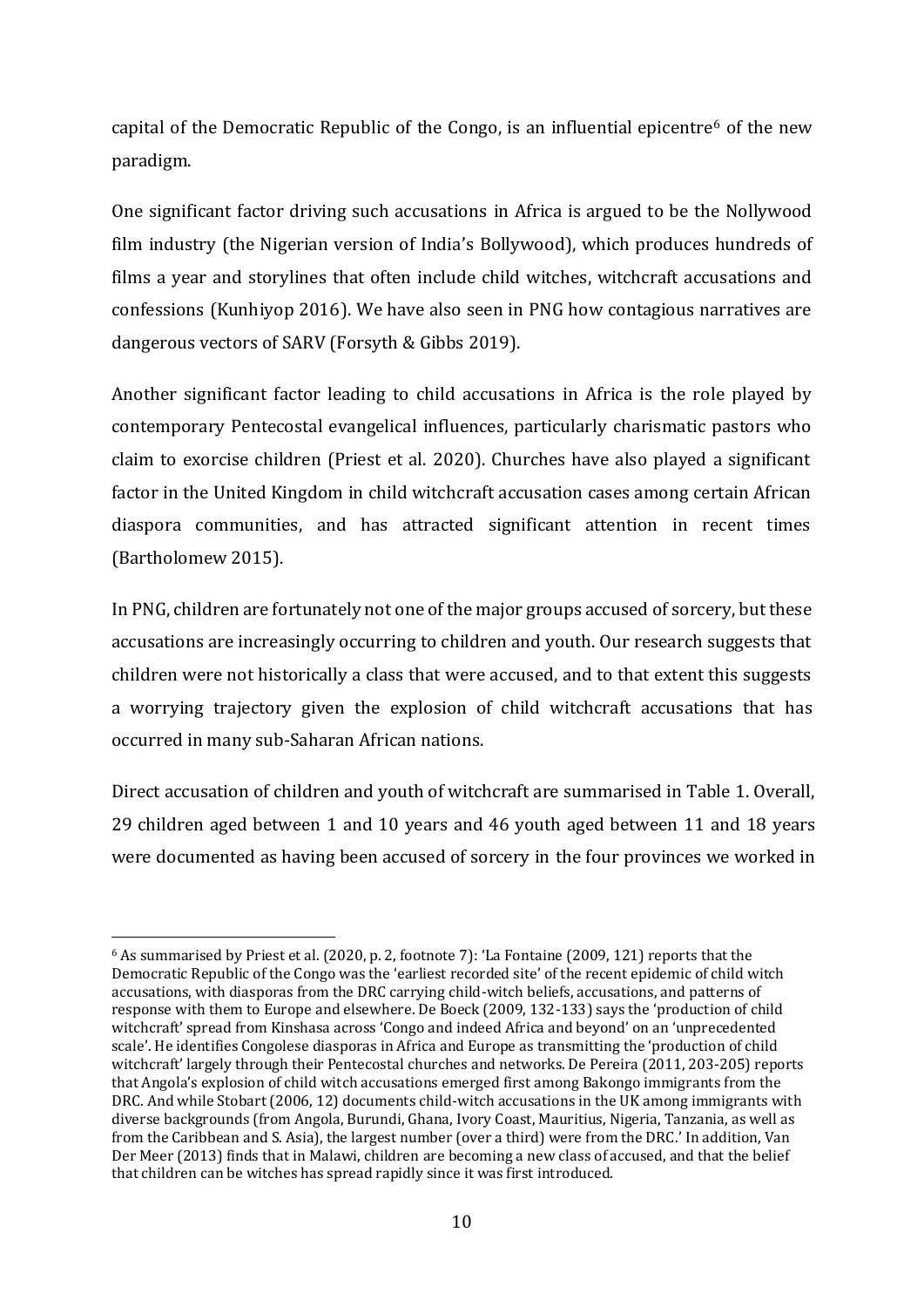over a four-year period. Taken together, children and youth therefore comprised 5% of those accused of sorcery in our study (total of 1,553 victims).

The high number of children being accused of witchcraft in Jiwaka Province relates to accusations being made against entire families, including children. Only 1 of the 27 children accused in Jiwaka was the first or primary subject of accusation, while the other 26 children were immediate family members of the first accused.

|                 | Enga | <b>Bougainville</b> | Port Moresby <sup>(a)</sup> | Jiwaka <sup>(b)</sup> | Total |  |
|-----------------|------|---------------------|-----------------------------|-----------------------|-------|--|
| Children (0-10) |      | 0                   |                             | 27                    | 29    |  |
| Youth (11-18)   | 12   | 14                  | 0                           | 20                    | 46    |  |
| Total           | 13   | 14                  |                             | 47                    | 75    |  |

**Table 1: Number of children and youth accused of witchcraft by provinces, January 2016 – June 2020**

(a) The start date for Port Moresby data is January 2017.

(b) The start date for Jiwaka is March 2019.

Source: SARV project incident dataset

Of the 29 child victims of accusation, 2 children suffered serious bodily harm. The female child in Enga suffered permanent injuries. She was accused of inheriting her mother's *sanguma* powers. Her mother was burned to death by a mob in 2013. The male child in Port Moresby was tied up for several days. He had been accused before, as is common in SARV, and this time he was accused of releasing a demon cat into a six-year-old girl, who was reported to have been behaving strangely.

Of the 46 youth victims of accusation, 21 were accused in incidents which turned violent, and 3 were killed (a male and a female youth in Enga and a male youth in Bougainville), 6 suffered permanent injury (1 male and 3 females in Enga and 2 males in Bougainville), and 5 suffered other serious harm (a female in Enga and 4 males in Bougainville). Despite the high number of children and youth being caught up in accusations of sorcery in Jiwaka Province, none were reported to have suffered serious harm. There were attempts to extract a confession from the accused in 11 cases, and this included the use of threats, burning, cutting and tying up.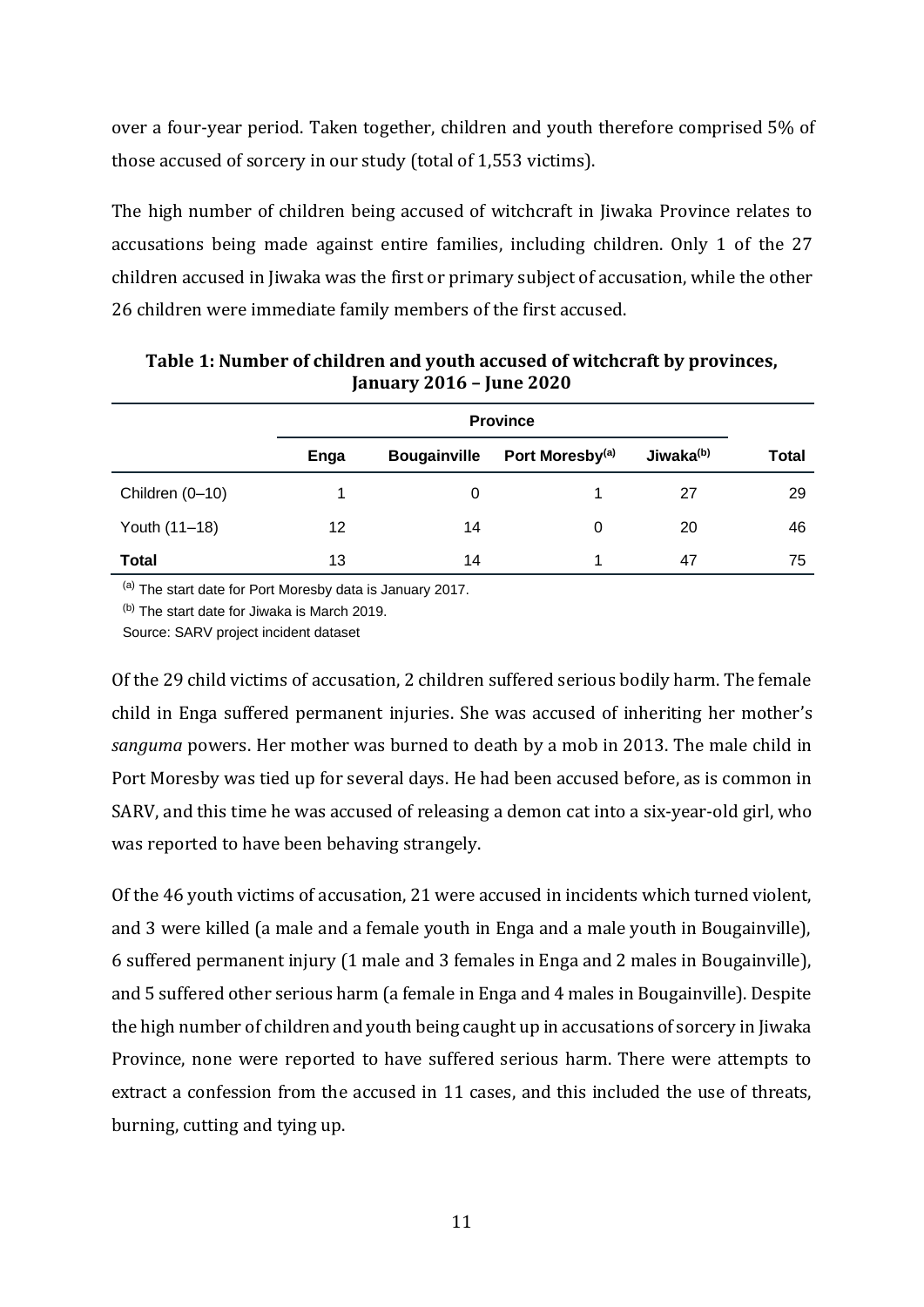Even where there was no physical violence against the accused youth, they were reported to have suffered other forms of harm. Eighteen were reported to no longer be living in their village when their cases were documented, with a strong implication that their movement out from their community was connected to the accusation. Eleven were reported to have faced stigma or social isolation and 10 to have faced continuing threats. We have no data on where these youth go. In parts of Africa, children and youth accused of witchcraft represent a sizeable proportion of street children (Human Rights Watch 2006; Manson 2010).

We also interrogated our newspaper dataset to see whether children were reported as victims of SARV in any way. Due to the low level of details in many newspaper reports, there is likely to be significant under-counting based on this data source. We can report that there were reliable reports of 10 cases involving children having been killed or injured and 26 cases of youth having been killed or injured as a result of SARV since 1996. There was a definite increase in the number of such cases reported in 2020 (6, with the second highest number being 4 in 2011) but there is insufficient data to draw any conclusions from this.

### **4.1 Characteristics of accused children**

Understanding why some children are accused requires understanding some of the specific narratives around sorcery in different parts of PNG. In Enga Province there is a strong belief that when a mother is accused, the spirit has passed on to the children. Around the Wapenamanda area in the southeast of the province, for example, we heard stories that sorcerers usually share the human heart they took with other sorcerers. After each gets their share, they bring it home to share with their respective families. On their way home, the piece of human heart turns into pork or chicken as they open their pack at home to share with their husbands and children. Having heard such narratives of sorcery transmission, when married women who have a husband and children are accused, people believe that the *sanguma* spirit must have passed on to the children through sharing that food (heart). Then the children are accused on the basis of such understandings, with the children's 'mistakes' or non-conforming ways of behaving being used as evidence to accuse them of sorcery as well.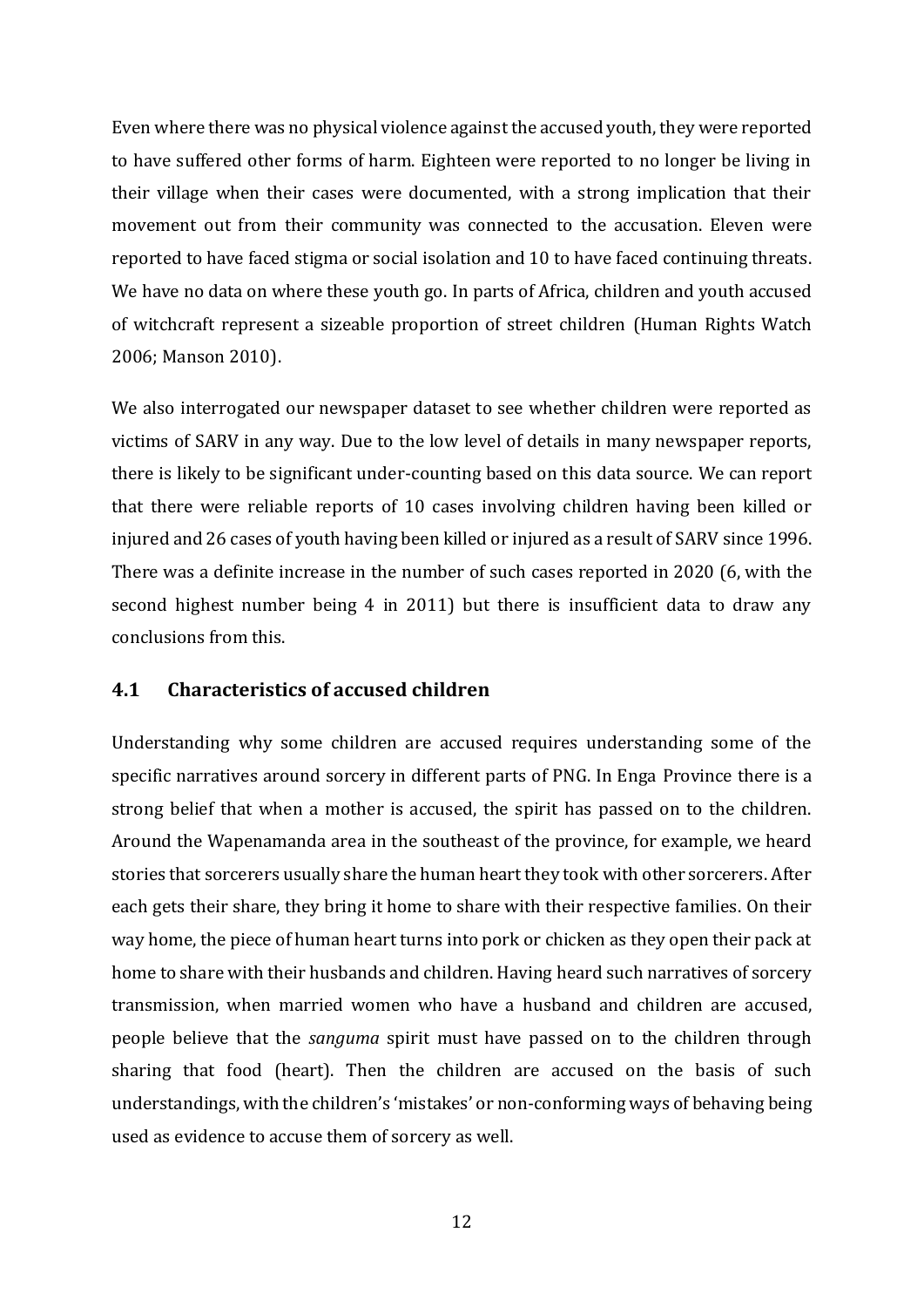One of our data gatherers reports:

When two women accused of practicing sorcery were burned [and tortured] at Pompabus [in the north of Enga Province in 2017], a church pastor was invited to come and confirm whether the two women were possessed or not. The pastor asked the husband of one of the accused, to go and officially release his wife to the perpetrators so that she can be tortured. That was said to be to stop the spirit from passing on to the husband and the children. When the husband went and did exactly what was advised, the accused (wife) said, '*wane oo dilyopapi naleyaka pyamo doko, laa naliipi*', that means 'man, I shared with you and you do eat it as well so why can't you admit it'. It was out of frustration she said it, because he (her husband) didn't want to defend her, instead he allowed perpetrators to torture her.

This belief in the intergenerational transfer of sorcery is common across PNG and leads to much stigmatisation of the children of those accused.

The following common characteristics of children being accused can be summarised from our qualitative data:

- 1. The child has parents/relatives who have themselves been accused (this seems to be the dominant factor).
- 2. There is continued misbehaviour or non-conforming behaviour by the child (suspected of being caused by the sorcery spirit residing in the child).
- 3. The child is unhealthy looking malnourished, swollen tummy, etc. (people believe that spirits of the dead have entered the child, maybe because their parents had done something wrong to someone).
- 4. The child eats a lot of fatty pork/meat (the explanation is the sorcery spirit usually eats human hearts, so the spirit hungers for more, causing the child to eat a lot).

Children who have a stepmother who is jealous of them, or is seemingly in competition with them, also seem to create a situation in which an accusation is liable to arise.

Although it is often adults accusing children, we have also documented cases involving children accusing each other, which happens within families and at school. In some cases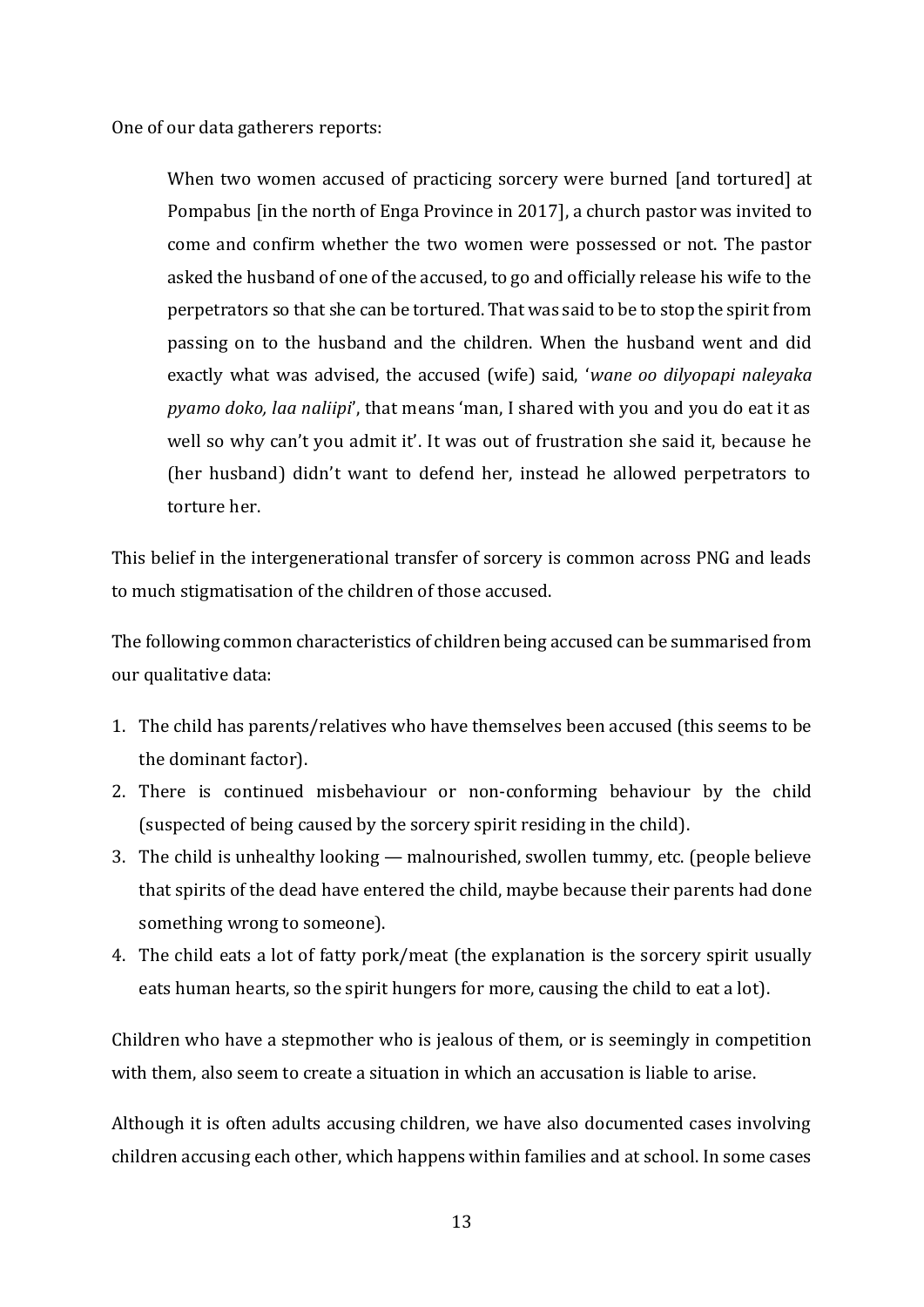this has involved multiple family members and catalysed significant violence. An example of one of these cases and the way it was resolved by a human rights defender interviewee is set out in Case Study 2.

#### **CASE STUDY 2**

### **MEDIATION OF AN ACCUSATION INVOLVING TWO GIRLS**

Kormul Village Kudzip LLG — Jiwaka Province

*(Responses by Chris Opai — Peace mediator)*

**Who is accused?** Two elementary school girls at the age of 7 were accused of sorcery. *(Their parents had been previously accused of sorcery.)*

**Why?** Those two accused brought biscuits for their lunch to school. At lunch, they shared their biscuits with another classmate (girl) at lunch time. Later the parents of that other girl, one who received biscuit from the two girls, noticed that her behaviour changed. She now seemed to steal things. One time the parents of the girl asked her, why she is stealing and doing nasty things? Then the girl said, *the two girls (daughters of the accused parents) gave me a biscuit and I ate it. Then a rat went into my mouth and lived in my stomach. Now there is a rat living in my stomach and telling me to steal and I am obeying the rat living in my stomach*. That is what she said.

**What happened first?** Previously the parents of the two accused (girls) were accused of sorcery. Now the two daughters (little elementary school kids) of the accused parents are accused of giving the *sanguma* spirit in the biscuit they shared with her. Then the community come together and brought the two accused (girls) into the public and asked both of them to remove the rat or *sanguma* spirit that they gave to the other friend.

**Who was involved?** The accuser, parents and family of the girl whose behaviour changed. There were also some leaders of the community and some church members involved in forcing the accused to remove the rat in the other girl. But it was revealed later that, the whole community planned to chase out the family of those two accused.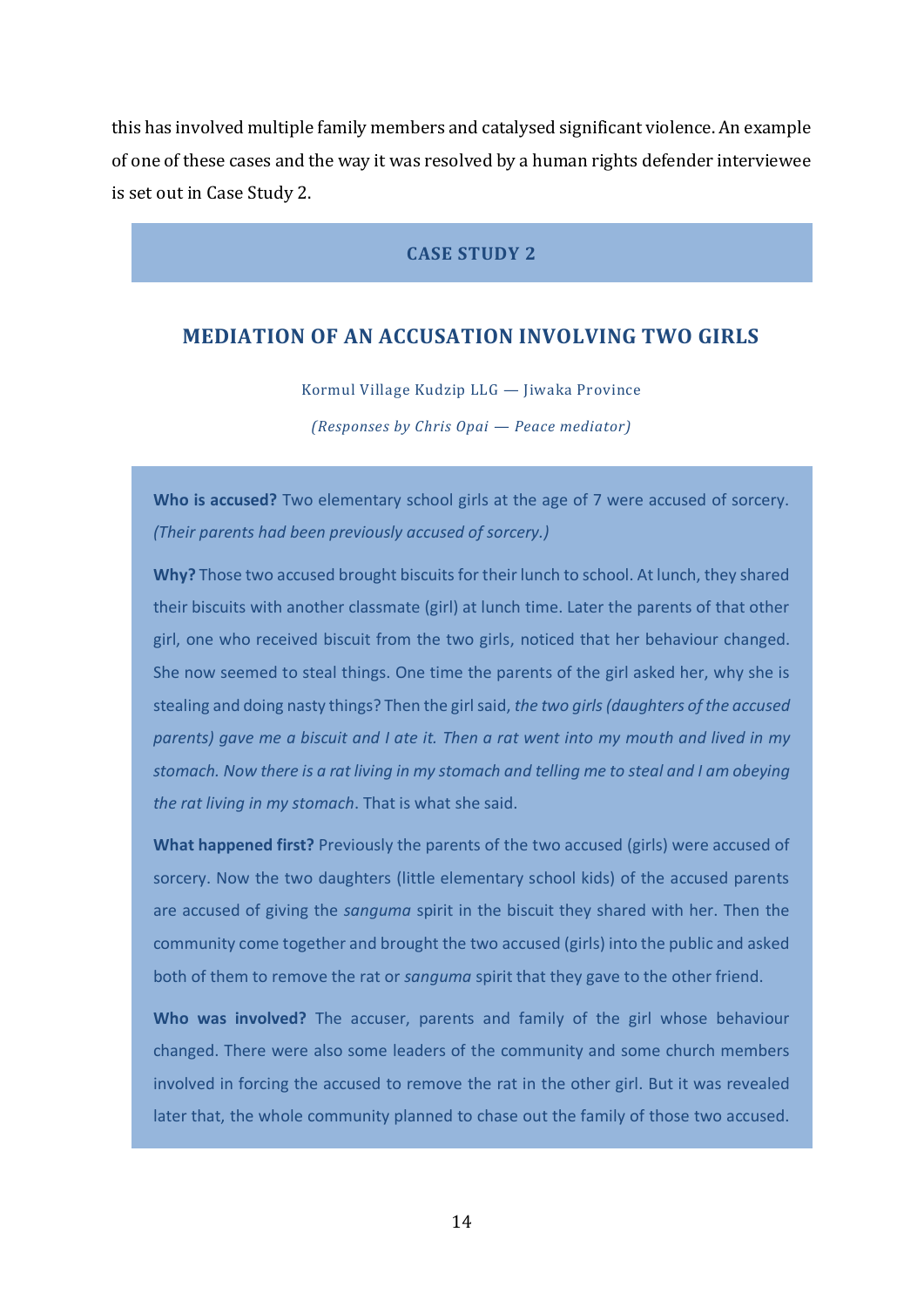The parents were previously accused so now this issue came up just to remove the family from the community.

**Who tried to stop the accusation/violence?** I, myself as the human rights defender and the peace mediator of the community tried to solve the problem. Since the situation was tense, I called the office of the Voice for Change and then they called the police and we organised the two families to come together and talked. We bring the two families here at the office of the Voice for Change and they both were given counselling. Then both agreed to stop the violence. Then the police also warned them not to talk about sorcery, if anybody accuses another, the accuser will be charged. Both parties promised not to accuse each other of sorcery, and they went back to their community. In a separate interview we bring together the three kids and asked them, whether the one who claim to get the rat in her mouth really saw the rat. When she was asked, she said, she cannot feel the rat moving in her stomach. Then we organised a small gathering like a reconciliation meeting. The both parties brought food, they bring it together and we share it. All community members were invited for that small gathering and that solved the problem. Now there is no more accusation.

**Who made it worse?** The mother of the accuser. Because when I tried to find out why is the accusation happened, I realised that she had some personal problem with the family of the accused. That is why she was really pushing for this accusation.

**What happened at the end?** We went for counselling, then the police and the leaders were there to witness, and the problem was solved. There was a small compensation ceremony organised to mediate people and the two families went back to their village and lived a normal life. The problem was solved but the bad thing I noticed in this situation is that, they are too small and were given the name *sanguma*. I think that is what these two girls will never forget.

**What has been the impact of this on the accused/their family/community.** The biggest problem is that, those two girls are too young and they were given this name tag *sanguma*. Later when they go and get married, this name tag will be still with them and they will not forget that. Even that accusation made them feel ashamed of going back to the same school. Even some of the activities in the family and community, the accused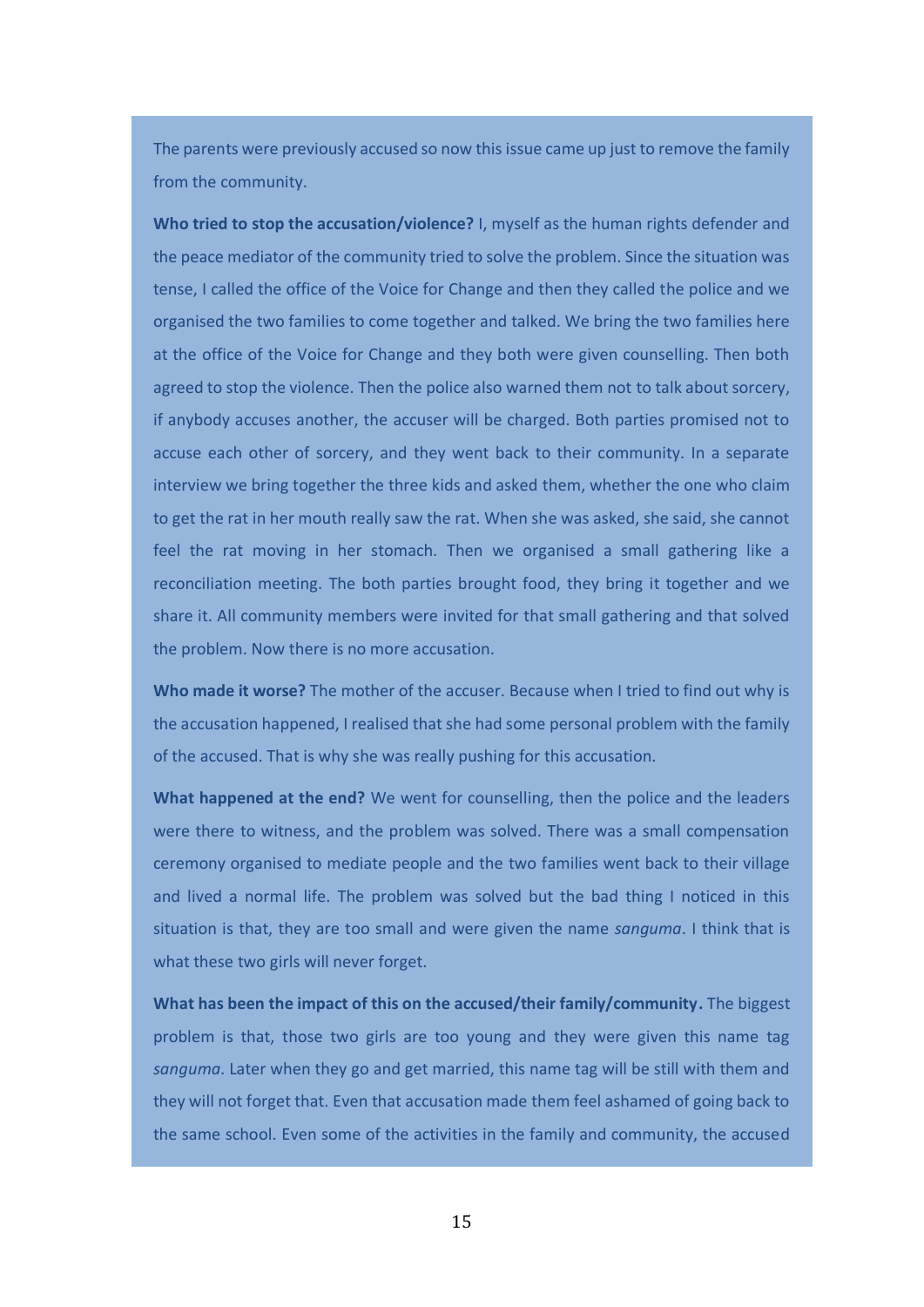family finds it hard to freely partake in those activities. Because the name tag *sanguma* family is there.

**What can we learn from it?** One thing that I learnt from this accusation, is that, there is no evidence on this accusation. There is no basis. It seems to be based on jealousy only. There was no evidence brought forward in accusing the two girls. That means sorcery accusation is mere false accusation or false presence.

### **4.2 Characteristics of accused youth**

We have interrogated our data to see if we can identify any common features of the youth who have been accused. We can see that both boys and girls are accused, with less of a distinct gendered geographical divide than among adults (in our data 26 boys and 20 girls were accused). Some of the youth had been previously accused of using sorcery (14 out of 43), but 29 out of 43 had not. In about 30% of cases the youth accused was the first person to be accused in a particular SARV incident, whereas in other cases the youth was accused after someone else, most usually from their immediate family, had been accused. Except in Enga, where equal numbers of youth were born in the community they were accused in as those born outside of it, in all other provinces the accused youth were overwhelmingly born in the community they were accused in.

### **4.3 Assisting children who have been accused**

There is limited support for children who have been accused of sorcery, particularly when they are the primary accused and have been effectively abandoned by their family. A number of institutions that offer support to victims of SARV house such children, and note it is extremely challenging to care for them adequately, given their level of need.

A human rights defender explains the difficulty of providing support when it is children who have been accused:

A lot they are accusing children and also young men and young women also being accused related to sorcery … when children are being accused, like you tend to see that it affects our work, because there is also a process involved when you want to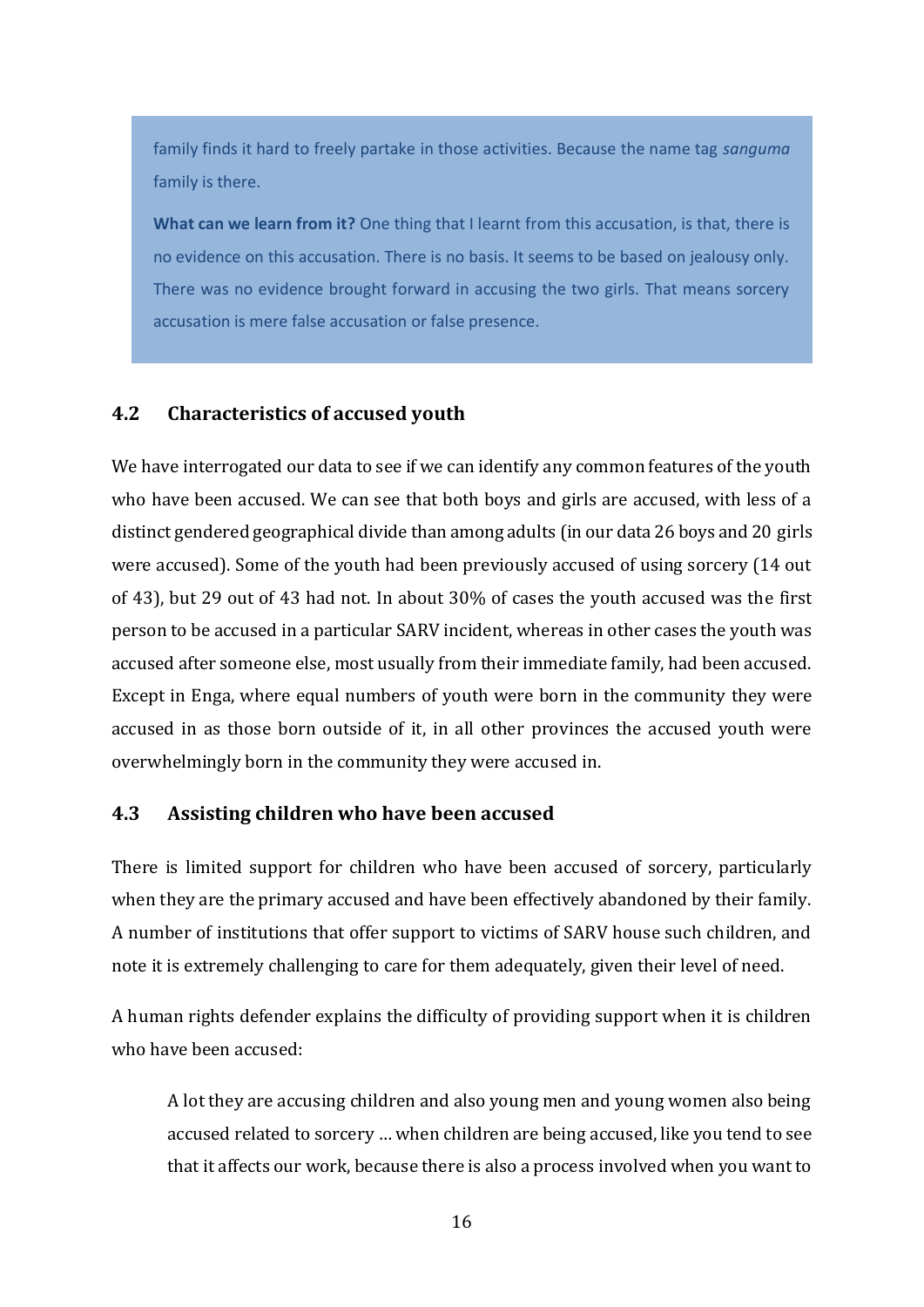repatriate a child and the people also have to know of the process that are involved, like finding a child protection officer and filling all the necessary forms before you move out the child. And also when working with a child is like, it's an extra burden now because the child has to go to a place where they need an institution where they will grow and they need to be educated and they need to be fed and there's so many expenses that are involved when we talk about a child being involved.

Due to the stigma that attaches to children accused of sorcery, it is extremely difficult to find ongoing secure accommodation for them in situations where they will not be subject to suspicion or re-accusation. This is an area where church leaders can be very influential if they take in and clearly accept children who have been accused.

In general, the courts have not been involved in many cases involving children. We only came across one case where the public solicitor's office was engaged to assist, although of course there may be more that are not documented. The legal officer in the public solicitor's office stated:

The case happened in a remote district, you have to get there by boat  $-$ Finschhafen [in Morobe Province]. A small boy, aged 13, was accused of practising sorcery and he was tortured. For this little boy to get on a boat and come here [Lae] and tell us his story … he submitted his case and we worked on it. I gave it to the Pub Sol and he agreed to take it. We are dealing with it as a civil case because what he really wants is to be safe and left alone. He was being threatened, the community see him as a threat. Maybe they caught him doing something odd at the wrong time. They have this perception that if you do something odd, then it is you. For example, sometimes they see people at the cemetery and they think they are there to dig bones or something … Most of these cases the police send to the courts, they do not charge them. Some do a complaint note with police letterhead and send it to us and they refer them to us to help. If it is *sanguma* related, they tend not to attend to it.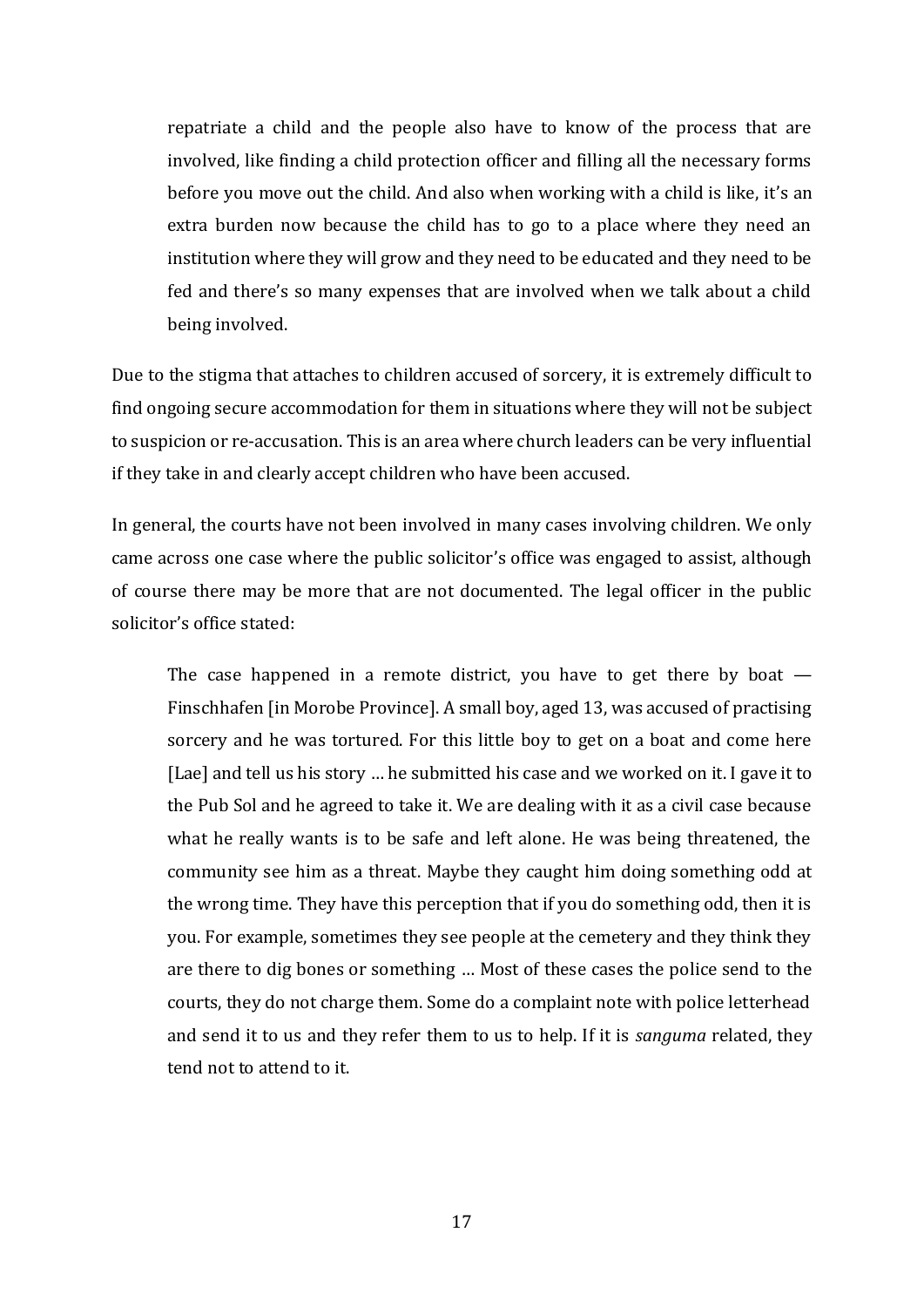### **4.4 Policy implications**

As we have discussed in this section, children are impacted by SARV in multiple ways and the current resources for supporting and reintegrating them are desperately lacking. There are a number of important policy steps that should be taken. First, children who have been through ordeals of torture related to SARV require good psychological care as well as medical attention and assistance with re-establishing a life back in the community. Such services are extremely hard to access, particularly when children lack the support of family. There is a need to invest in services to support children who are victims of SARV.

Second, a useful initiative suggested by our research is ensuring that SARV is included as part of the school curriculum, to help children learn practical methods and effective language to actively counter sorcery narratives. Films such as *Peter & Grace Make a Difference*, which follows two youths in Bougainville as they learn more about SARV in their community, are an excellent portal into addressing these issues at a level easily grasped by children, who can also share such media with family and community members.<sup>7</sup> It is also important to train teachers and school leadership in how to recognise and diffuse sorcery accusations made in their classrooms and schools, and incorporate this training in programs such as those run at Sunday school in some churches.

A third important initiative, which is being utilised in the African context, is teaching community and church leaders about normal child development and the impact of trauma that may be used as signs to falsely accuse children of sorcery. <sup>8</sup> This type of training may also have relevance in parts of PNG given the wide range of trauma children in PNG may face, such as poverty, food insecurity and tribal fighting.

Finally, another important area for future research based on the African context is to understand if there are any churches in PNG where narratives about children as sorcerers are emerging, and if so, how to quickly quash these before they gain credence and spread.

<sup>7</sup> A Voice in the Wilderness and Llane Munau, *Peter & Grace Make a Difference*, [https://www.youtube.com/watch?v=hcvuFNfZm50.](https://www.youtube.com/watch?v=hcvuFNfZm50)

<sup>8</sup> See Module 3 of *The Heart of the Matter*, available at [https://www.stop-cwa.org/resources/45.](https://www.stop-cwa.org/resources/45)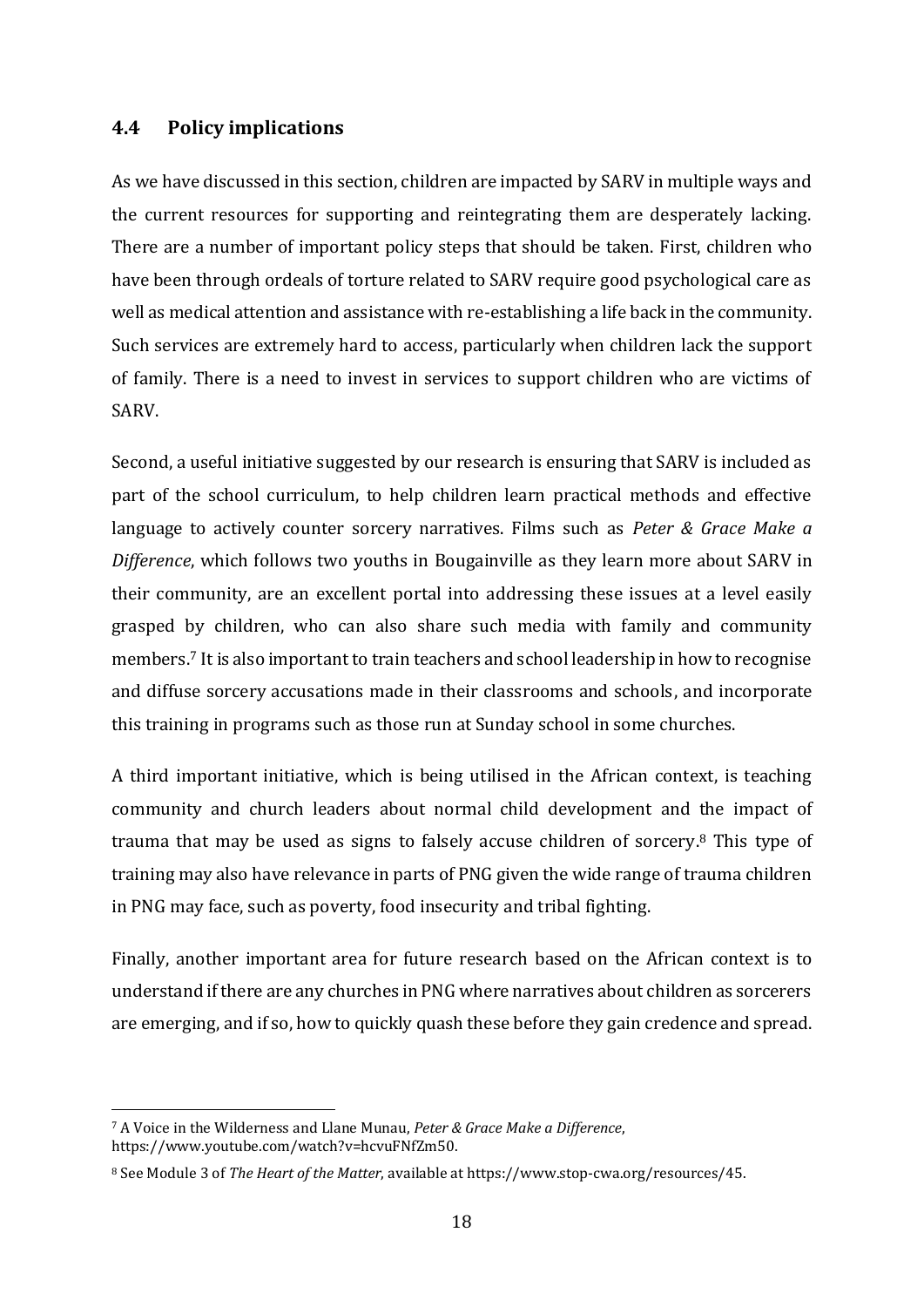# **5. Children as secondary victims of SARV**

The indirect impact of SARV on children is significant and multidimensional. As many as 30% of the violent incident cases we documented involved an impact on children in the family of the accused victim or in the community. The main themes of impact reported are:

- witnessing their parents, mainly their mother, and close relatives being tortured and killed
- living in fear and being scared
- being displaced and left out of school, or doing poorly at school
- missing or grieving for their parents
- living in poverty, including being malnourished
- being stigmatised at school and in the community
- feeling ashamed
- developing the belief that sorcery is real and accepting torture (of accused persons) as a norm.

Table 2 shows the ways in which children and other family members of those accused are impacted.

|                      | Enga     | <b>Bougainville</b> | Port Moresby <sup>(a)</sup> | Jiwaka <sup>(b)</sup> | Total     |
|----------------------|----------|---------------------|-----------------------------|-----------------------|-----------|
|                      | $n = 68$ | $n = 86$            | $n = 93$                    | $n = 36$              | $n = 283$ |
| Shamed               | 86.8     | 67.4                | 67.7                        | 91.7                  | 75.3      |
| Psychological harm   | 64.7     | 44.2                | 52.7                        | 8.3                   | 47.3      |
| Economic harm        | 38.2     | 15.1                | 19.4                        | 2.8                   | 20.5      |
| Temporary relocation | 39.7     | 31.4                | 19.4                        | 16.7                  | 27.6      |
| Permanent relocation | 19.1     | 16.3                | 14                          | 13.9                  | 15.9      |

### **Table 2: The impact of violent accusation incidents on other family members, percentages of victims by location, January 2016 – June 2020**

Note: Percentages are calculated using valid data i.e. excludes data that is missing or not known.

(a) The start date for Port Moresby data is January 2017.

 $(b)$  The start sate for Jiwaka is March 2019.

Source: SARV project dataset of violent incidents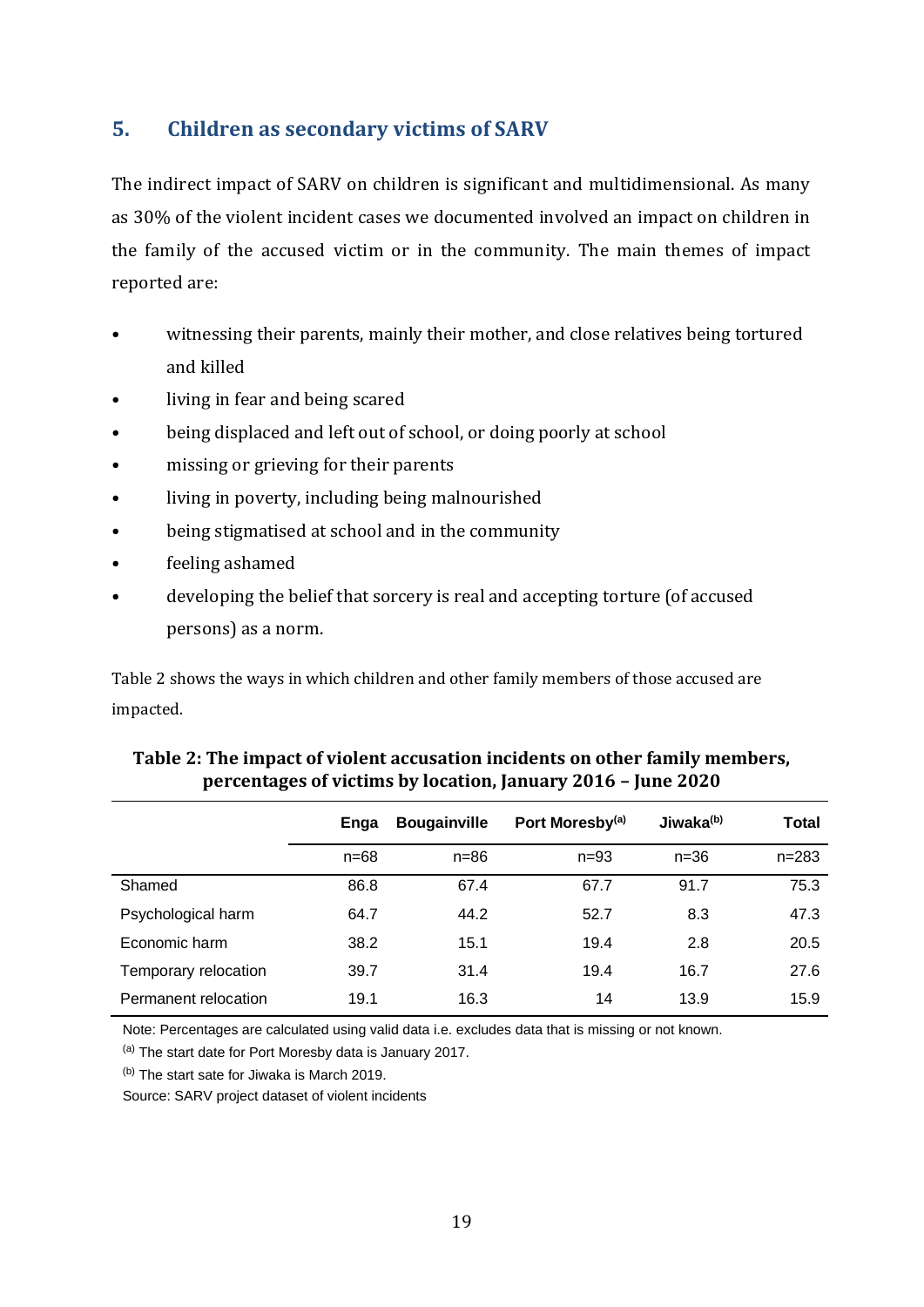The impact of SARV on children's experiences of school was a frequent theme in interviews. A Western Highlands school inspector told us that as an inspector he visits primary schools. He has encountered children who are affected by their parents being accused of sorcery, and found them to be not happy in school and psychologically affected. Such children are ostracised and neglected by other students, because the entire family is tainted with the sorcery stigma. In addition, many parents migrate from one area to another seeking to avoid stigma, and this interrupts the child's education.<sup>9</sup>

An NGO officer in Lae observed:

Another thing that we are finding out is the effect [of sorcery accusations] on children and this is something that we are discovering more recently. Many of these women in the Highlands who are the victims and many of these have children and sometimes the children have to watch their mother being tortured; the children are left as orphans when their mother dies, so it is a terrible effect on children. And this is something we are becoming more aware of that is not affecting one person but it is affecting a whole family, it is a whole family that ends up suffering … The other day I was talking to a man who had two little children with him, a little child of about 18 months, and his wife had died, and she had been accused. And it was so sad to see this man with six children, and his family will not help him because they suspect that his wife really was a witch, so they do not want to help this husband of a witch or the children of a witch — they do not seem to want to help at all. So he is left all alone to try and raise these small children and he is finding it extremely difficult with food and education and all that sort of thing, a wonderful man trying his best but such a difficult job.

A common problem is that children of survivors are called the 'sons and daughters of sorcerers' by other children. In an interview with a survivor, we discussed the impact her accusation had had on her children. She said: 'When they do get into arguments, other children tease them, like "you're a sorcerer's child" and other times they'd say ''go, you're a child of a sorcerer''.' She also noted that the children would whisper among themselves

<sup>9</sup> Bartholomew (2015) has also done some PhD research around the impact on the siblings of an accused child.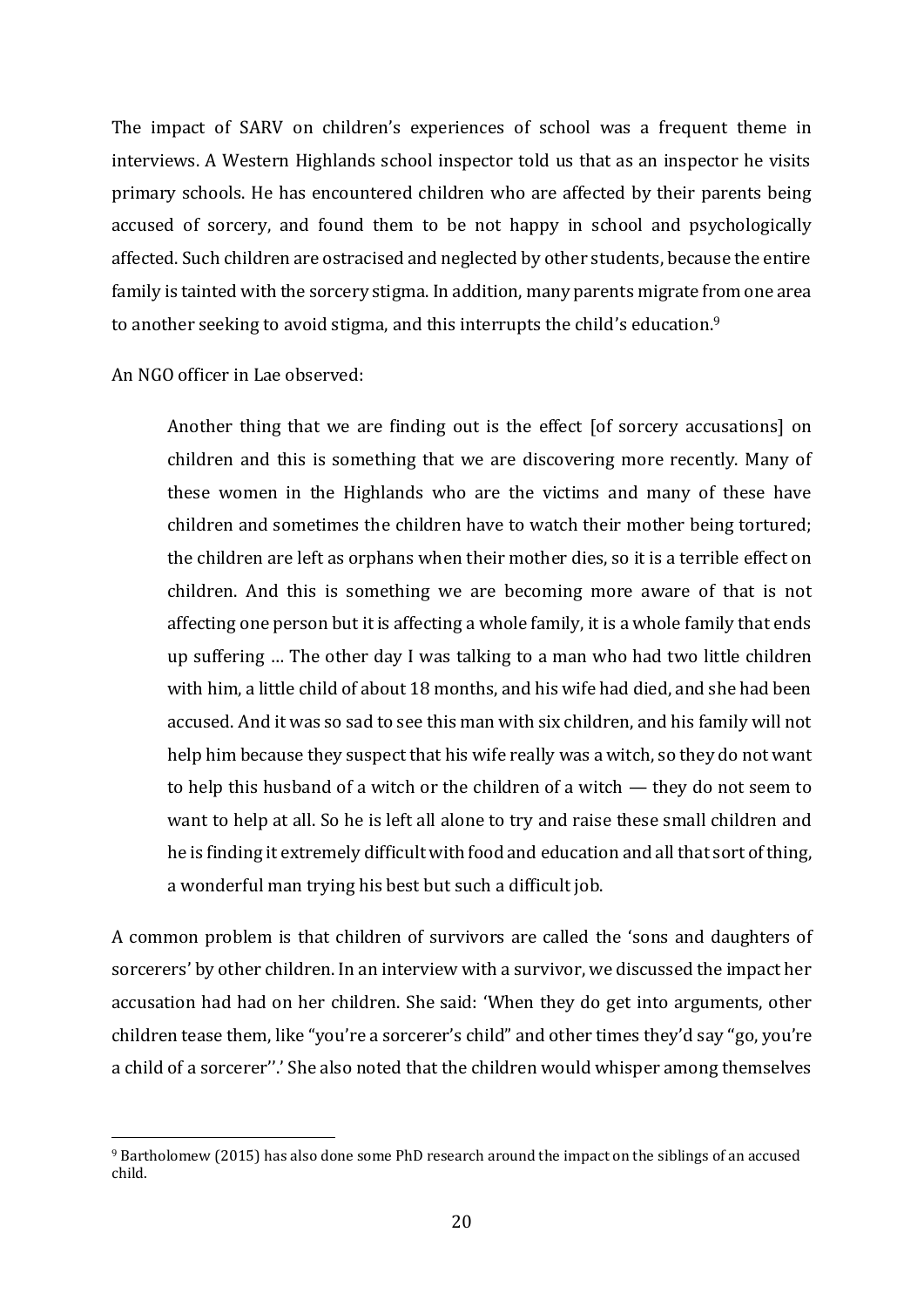asking who's the sorcerer and they would point them out and shout 'there he is, there he is!'. Her son would normally wear a jumper to hide his face while in school. She continued:

It's not like I'm a sorcerer but if something bad happens to another child while my child is with that child, people might blame my child because of what others had labelled me. And so I don't want that to happen, even if they're in class and someone faints in class, they might blame my child, saying he/she is a child of a sorcerer and might've made the other child faint, one might not have eaten breakfast before going to class but they would still blame my child.

This interviewee also indicated the cycle of violence dimension to the impact of SARV on children. We asked the survivor: how do you explain to your kids what happened? She replied: 'My kids they trust me as their mother, I am not this kind of a woman, they are here to fight against those people who accuse me, so I think about my two kids that they will get work and look after me, at this time they will set me free.'

While it is usually children and babies who are harmed as secondary victims of SARV, we have also documented some horrific cases in our research where unborn babies have lost their lives as a result of the torture inflicted upon their mother while pregnant.

One case involved a woman who was seven months pregnant. During torture she was burnt with heated metal pushed up inside her vagina and when she got to hospital the baby was delivered the next day with burn marks on her. The interviewee said: 'So it just shows you how bad the torture was that they burnt the child in her, actually the woman. So we buried the baby, we gave the little baby a name and we buried the baby. We called her Maria and the mother was happy that we at least buried her baby.'

In another case, after the death of their neighbour, a married couple was accused of having caused his death through sorcery. They were attacked in their house in the middle of the night by villagers. The attackers put a rope around each of their necks and dragged them outside. They hanged them from a branch, with their feet barely touching the ground. After the villagers left, the couple struggled to free themselves. The woman was seven months pregnant and gave birth while struggling. They managed to free themselves, take the baby and run away to hide. They went to hospital after two weeks

21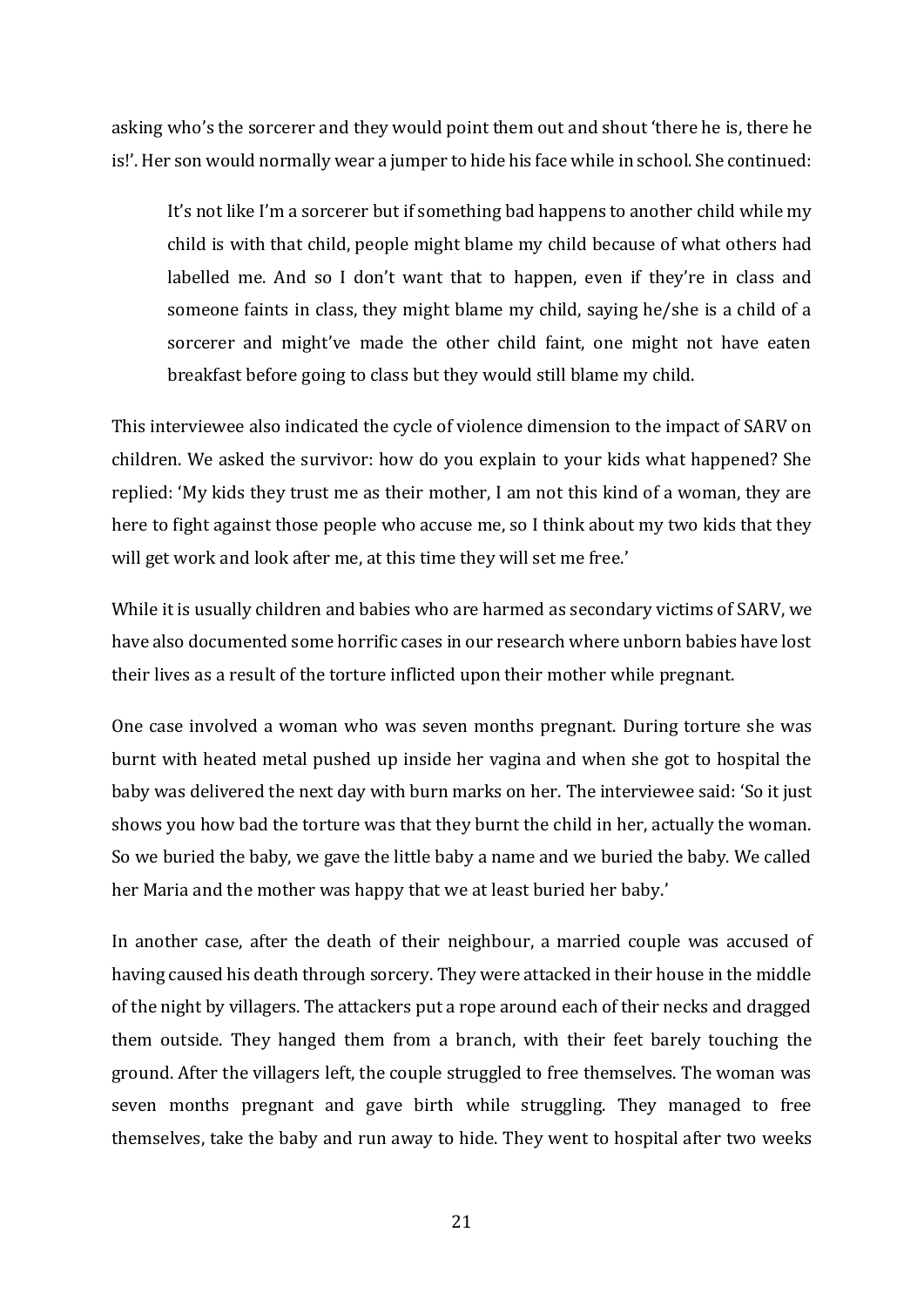in hiding. While both mother and baby recovered, both the man and woman were covered in bruises. Afraid of returning to their house, they ended up living in the jungle.<sup>10</sup>

# **6. Conclusion**

This discussion paper has shown how SARV impacts children in PNG in multiple ways, leading to intergenerational trauma, social ostracism and cycles of violence. The belief that children in some way inherit or are infected by the sorcery of their parents turns an already tragic situation for an accused into a tragedy shared by the entire family, including children, whose vulnerability is compounded by the lack of or their inability to access psychological, financial and legal resources to help them to cope, understand what is happening and regain normal lives.

Much more needs to be done to pre-emptively stop such accusations being imagined, much less voiced and then acted upon. In this regard, health workers, teachers and school/pastoral leadership can play a primary, active role in engaging, educating and leading populations away from sorcery as an explanation for illness, death and misfortune. It requires community conversations, and interactive engagement that walks people through their thinking, gently challenging and holding up a higher standard. Having leaders responsible for child well-being take greater responsibility for educating the community on SARV prevention will also aid in building effective strategies for primary responses towards childhood illness that counter frequent misdiagnoses of such illness as being caused by sorcery, allowing for proper medical care and preventing accusations against vulnerable individuals. Finally, but crucially, there is ample reason cited in this paper to heed the experience of the rise in child witchcraft accusations in many sub-Saharan African nations — these should act as a sobering warning to PNG to ensure that contagious narratives about children as sorcerers are authoritatively and swiftly dismissed. This important role of correcting false narratives about sorcery and preventing harm to PNG's children must be actioned by PNG's educational community, government and religious leaders across every denomination.

<sup>10</sup> 'Woman "hanged" for sorcery delivers baby', *The National*, 26 February 2008, p. 5. See also: [https://www.smh.com.au/national/woman-gives-birth-hanging-from-tree-20080226-gds2p2.html.](https://www.smh.com.au/national/woman-gives-birth-hanging-from-tree-20080226-gds2p2.html)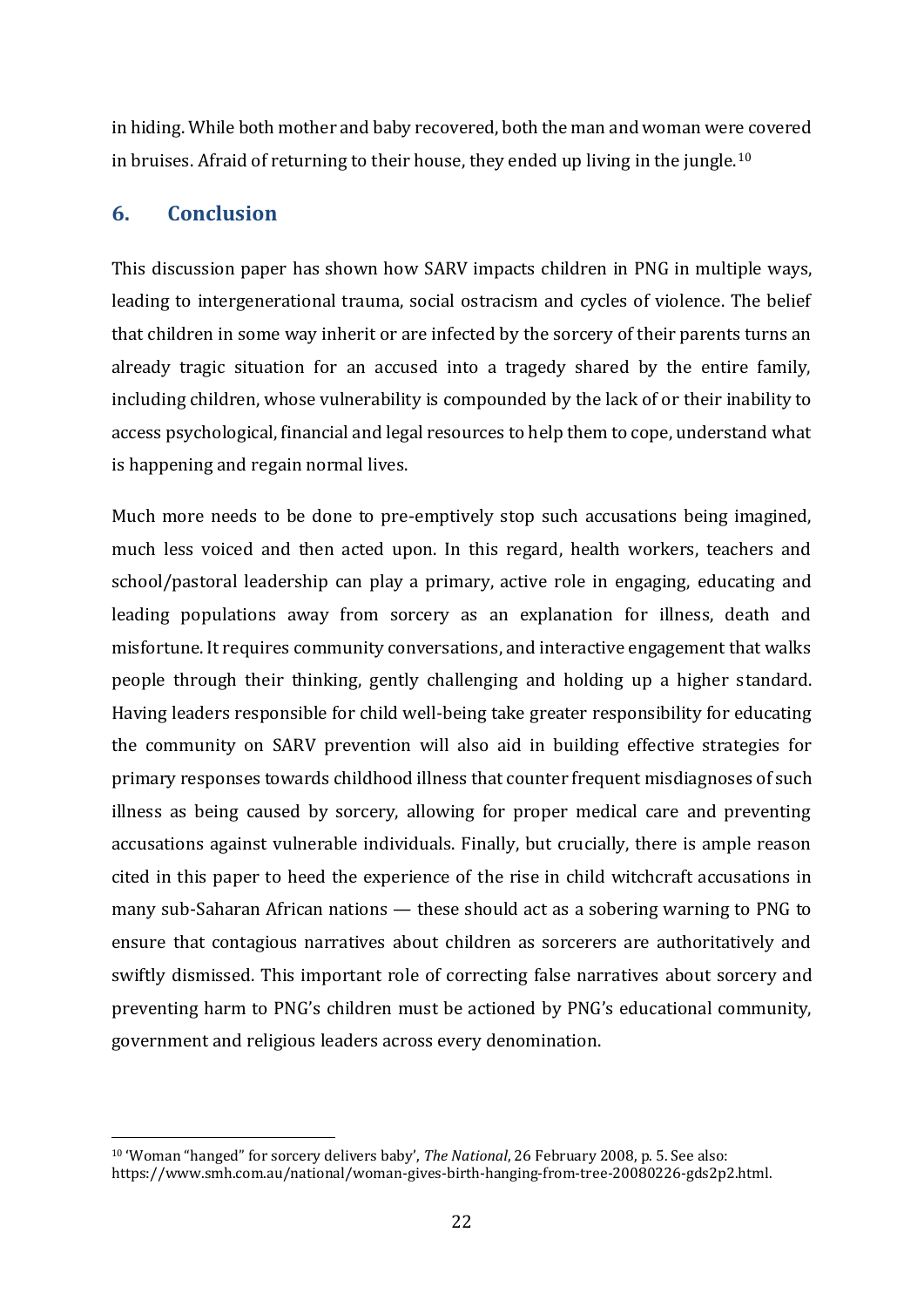This research has also opened up the need for new areas for research. One is an investigation of the social dynamics and structural changes that may be common to the rise in sorcery accusations in both Africa and PNG. We anticipate these will be related to concerns about modernity, inequality and ill/good fortune in situations of social change, and the possibility that children may be perceived as both a focus of hope and vulnerability. The second is to consider more directly the possible role of evangelical churches and movements, and other vectors of narratives such as social and creative media, in facilitating the spread of novel or hybrid ideas about witchcraft and how these can be quashed before they gain credence and spread.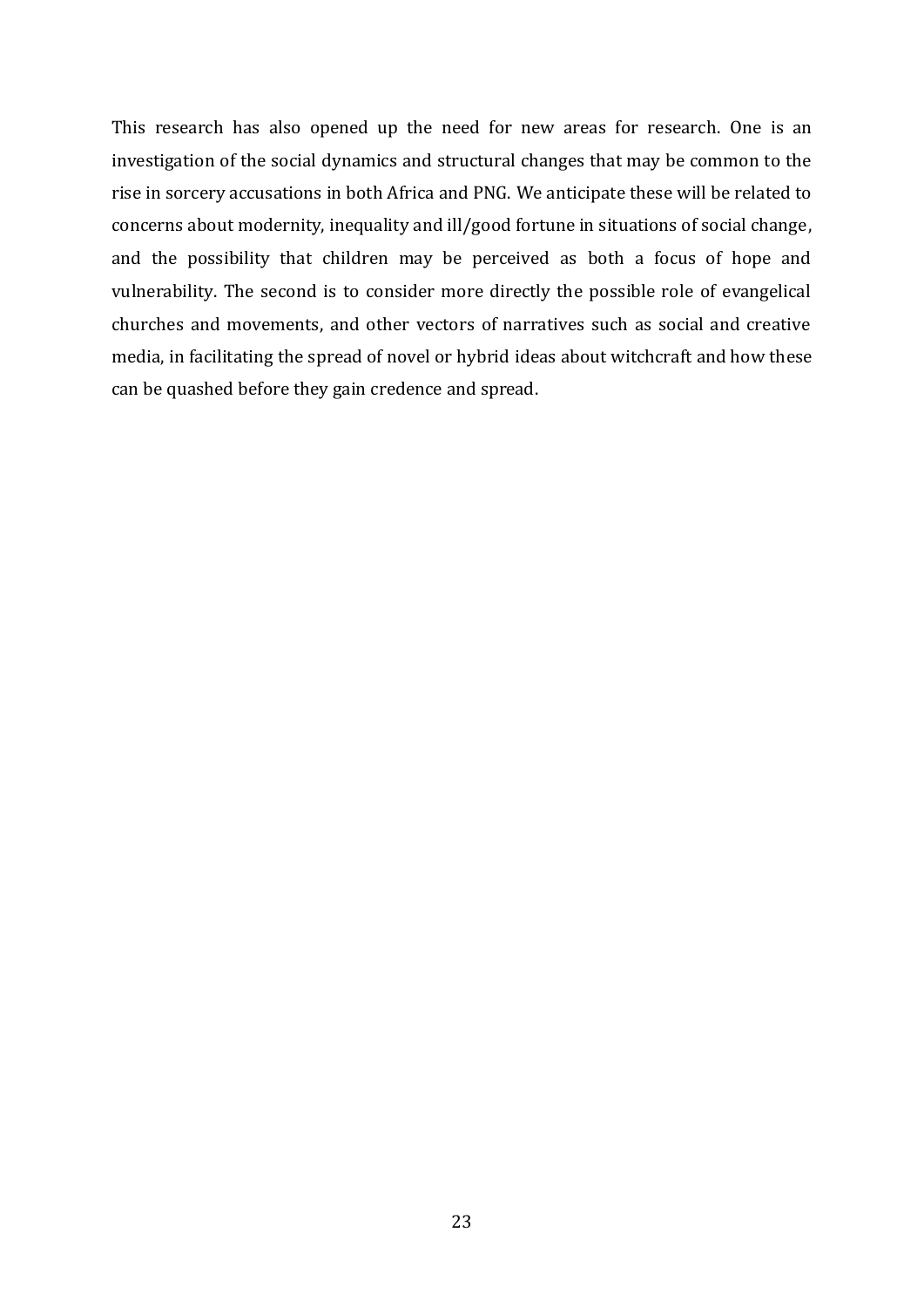# **References**

- Bartholomew, L. 2015, 'Child abuse linked to beliefs in witchcraft', *Transnational Social Review*, vol. 5, no. 2, pp. 193–198. <https://doi.org/10.1080/21931674.2015.1028809>
- Bussien, N., d'Ovidio, F., Graziani, L., McCreery Bunkers, K., Marfisi, L., Ramaboea, B. & Ross, F. 2011, 'Breaking the spell: Responding to witchcraft accusations against children', UNHCR Research Paper No. 197. [https://www.unhcr.org/research/working/4d346eab9/breaking-spell](https://www.unhcr.org/research/working/4d346eab9/breaking-spell-responding-witchcraft-accusations-against-children-bussien.html)[responding-witchcraft-accusations-against-children-bussien.html](https://www.unhcr.org/research/working/4d346eab9/breaking-spell-responding-witchcraft-accusations-against-children-bussien.html)
- Cimpric, A. 2010, 'Children accused of witchcraft: An anthropological study of contemporary practices in Africa', UNICEF and Unite for Children. <https://www.refworld.org/docid/4e97f5902.html>
- Forsyth, M., & Gibbs, P. 2019. Contagion of violence: The role of narratives, worldviews, mechanisms of transmission and contagion entrepreneurs. *International Journal for Crime, Justice and Social Democracy*, vol. 9, no. 2, pp. 37–59. <https://doi.org/10.5204/ijcjsd.v9i2.1217>
- Forsyth, M. & Gibbs, P. 2021, Causal stories and the role of worldviews in analysing responses to sorcery accusations and related violence. *Foundations of Science* (2021).<https://doi.org/10.1007/s10699-020-09727-4>
- Forsyth, M., Losoncz, I., Gibbs, P., Hukula, F. & Kipongi, W. 2021, 'Sorcery accusationrelated violence in PNG – Part 5: Incidents and victims', *In Brief 2021/5*. Department of Pacific Affairs, ANU College of Asia & the Pacific. [http://dpa.bellschool.anu.edu.au/experts-publications/publications/7987/ib-](http://dpa.bellschool.anu.edu.au/experts-publications/publications/7987/ib-202105-sorcery-accusation-related-violence-png-part-5)[202105-sorcery-accusation-related-violence-png-part-5](http://dpa.bellschool.anu.edu.au/experts-publications/publications/7987/ib-202105-sorcery-accusation-related-violence-png-part-5)
- Foster, G. 1976, 'Disease etiologies in non-Western medical systems', *American Anthropologist*, vol. 78, no. 4, pp. 773–782. https://doi.org/10.1525/aa.1976.78.4.02a00030
- Green, M. 2005, 'Discourses on inequality: Poverty, public bads and entrenching witchcraft in post-adjustment Tanzania', *Anthropological Theory*, vol. 5, no. 3, pp. 247–266. <https://doi.org/10.1177/1463499605055959>

Hanson, K. & Ruggiero, R. 2013, 'Child witchcraft allegations and human rights', Directorate-General for External Policies of the Union Policy Department Briefing Paper European Parliament. [https://www.europarl.europa.eu/RegData/etudes/note/join/2013/433714/EX](https://www.europarl.europa.eu/RegData/etudes/note/join/2013/433714/EXPO-DROI_NT%282013%29433714_EN.pdf) [PO-DROI\\_NT%282013%29433714\\_EN.pdf](https://www.europarl.europa.eu/RegData/etudes/note/join/2013/433714/EXPO-DROI_NT%282013%29433714_EN.pdf)